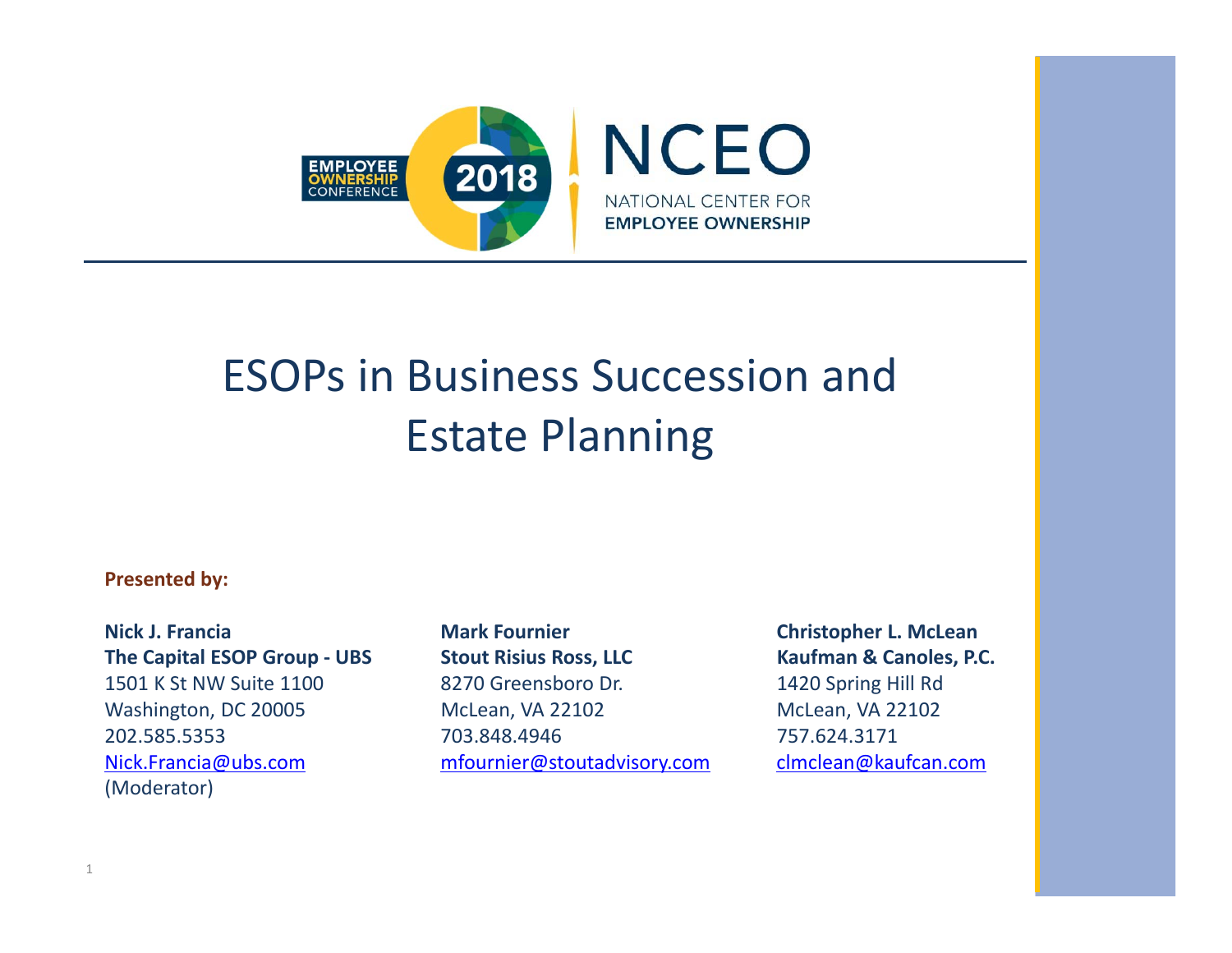## **Topics Covered**

- •ESOPs in Brief
- •Attributes of Ideal ESOP Candidates
- Trends in Industry
- ESOPs as a Business Succession Tool
- ESOP Uses in Estate Planning

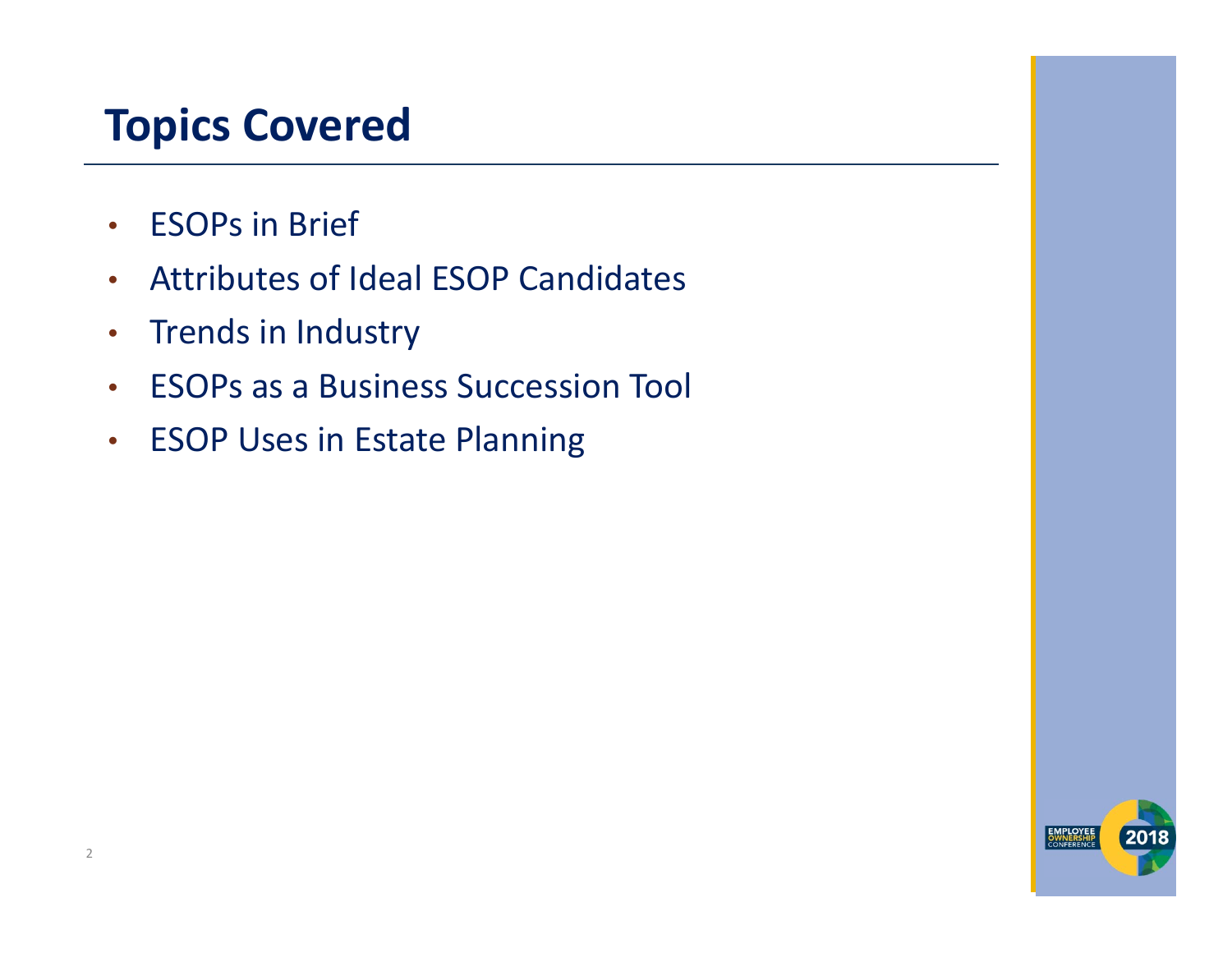#### **ESOPs in Brief**

#### **What is an ESOP?**

- • An ESOP is a flexible tax efficient exit strategy that may allow for a selling owner to meet their objectives of:
	- $\bullet$ Liquidity
	- •Deferring and/or eliminating their tax liability
	- $\bullet$ Retaining operational control
	- •Incentivizing/giving back to management and employees

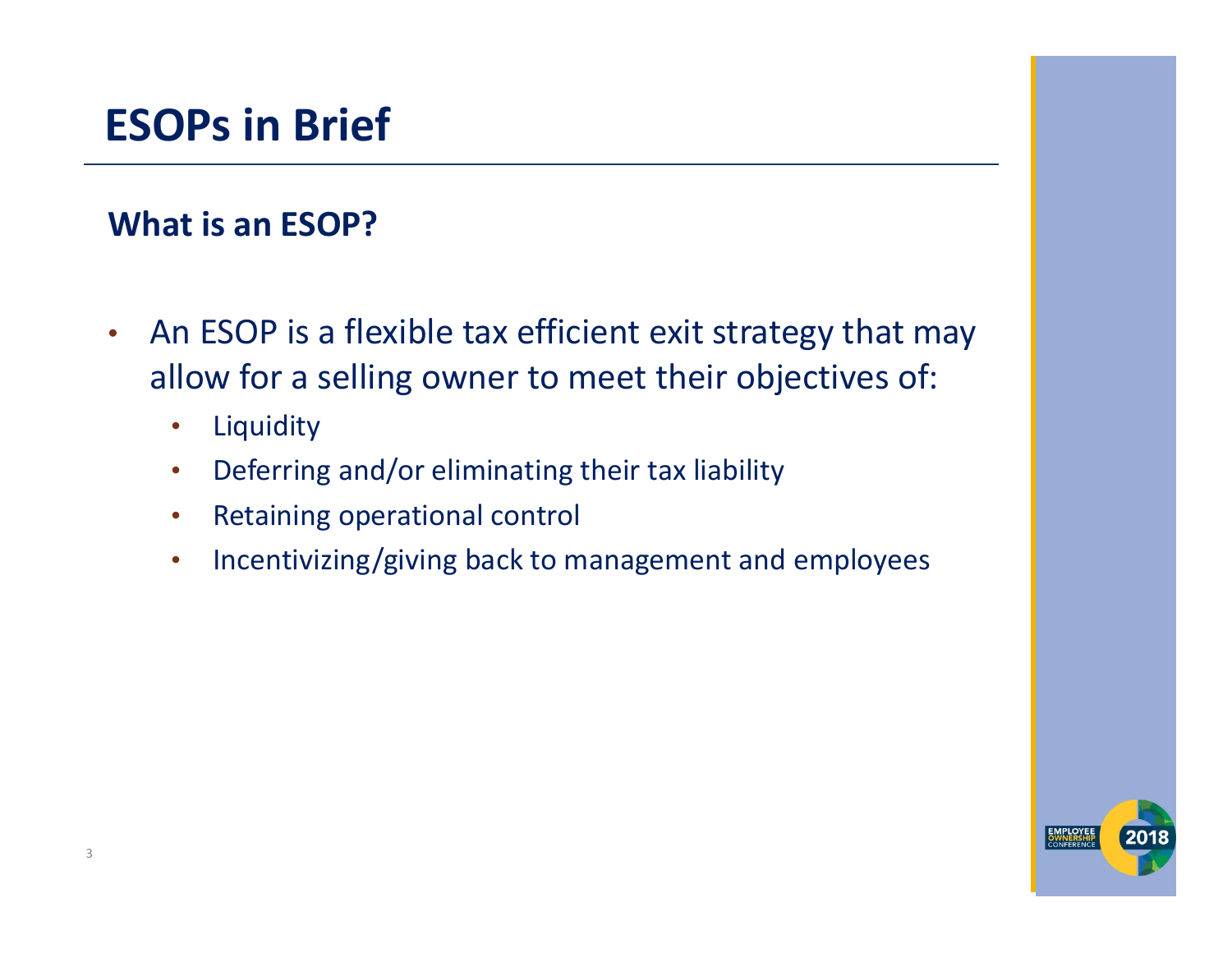## **Transaction Detail**



- •Company creates ESOP
- • Company borrows funds from Lender ("Outside Loan") and re‐lends the proceeds to the ESOP ("Inside Loan")
- •ESOP uses funds from Inside Loan to purchase shares from existing shareholders
- • Company services the new debt by:
	- •Making tax‐deductible contributions and/or dividends/distributions to the ESOP
	- •ESOP repays Inside Loan to Company
	- •Company repays Outside Loan to Lender
	- • As the Inside Loan is repaid, shares held as collateral for the Inside Loan are released and allocated to the employee accounts

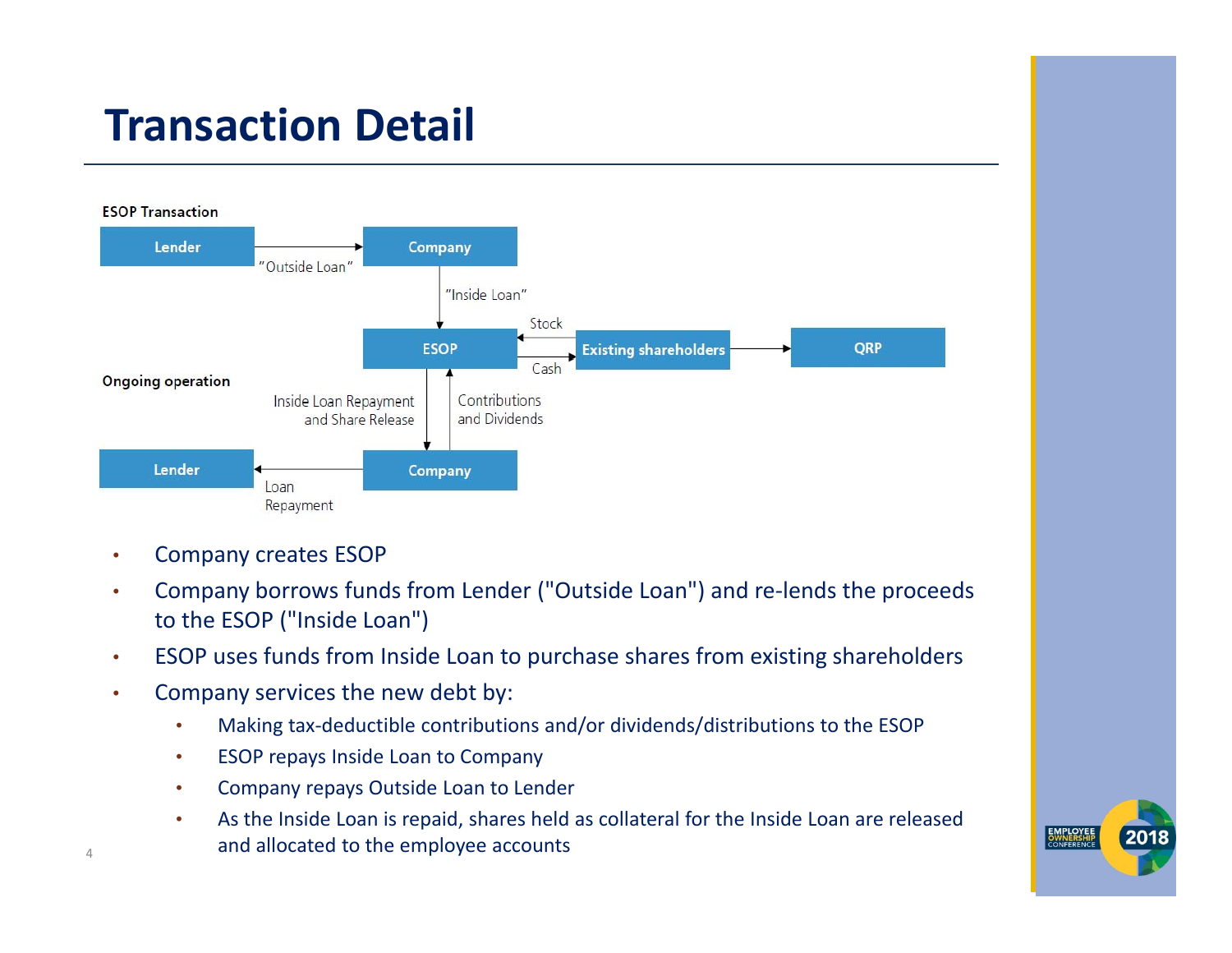## **Timeline of ESOPs**

- • Business owners have been leveraging ESOPs as a business succession and estate planning tool for many years
- •1956 – Louis Kelso invents first ESOP for *Peninsula Newspapers*
- •1974 ‐ Senator Russell Long introduced ERISA tax policy for ESOPs
- •1986 – Tax Act introduced §1042 Deferral for C Corporations
- •1987 – AVIS ESOP transaction
- •1998 – ESOPs are permitted to own stock in S Corporations
- • 1998 and forward – ESOP transactions begin to resemble traditional M&A transactions including financial structures including warrants and market rate sub‐debt

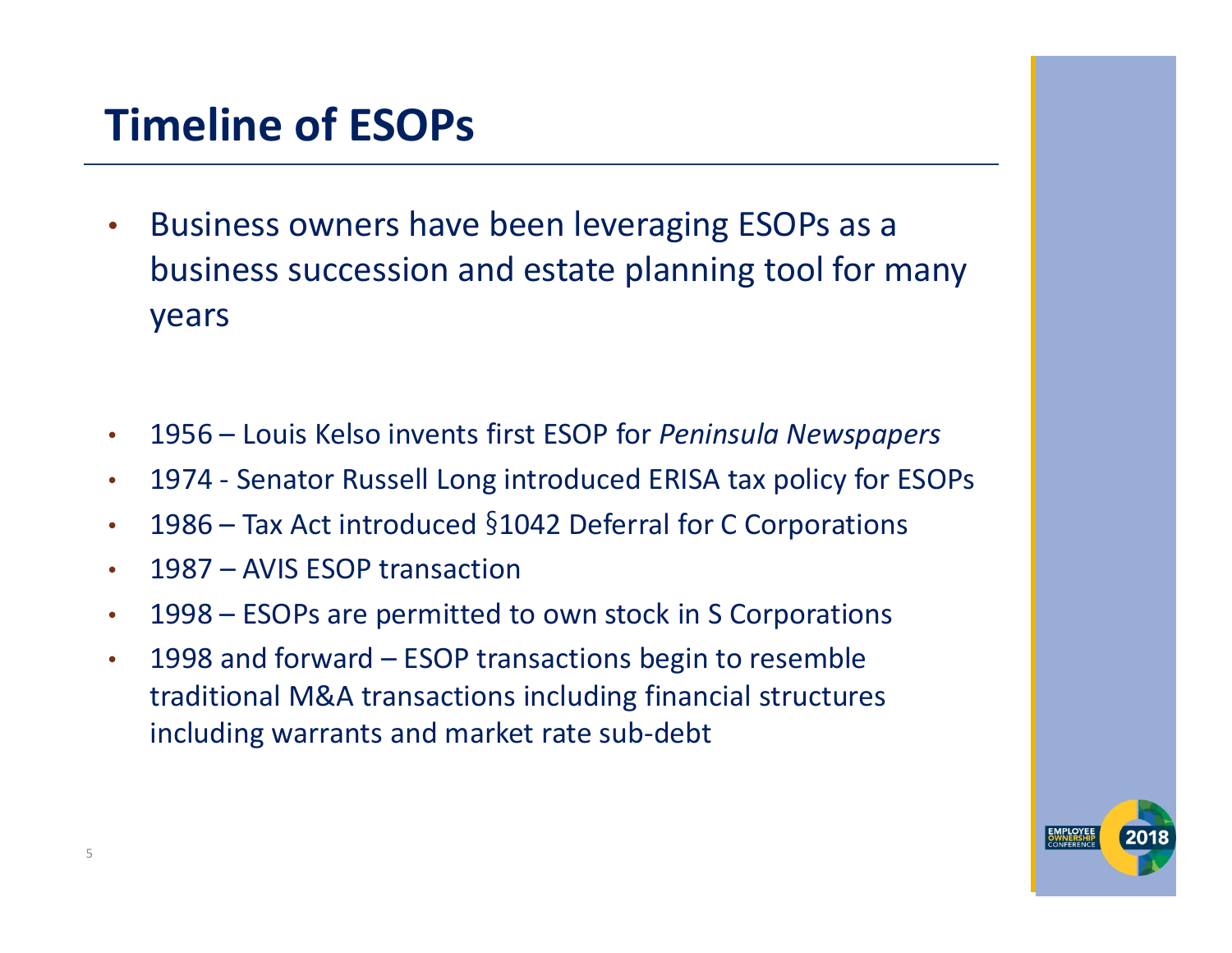### **What makes a good ESOP candidate?**

#### Checklist:

- $\Box$ Profitability of firm & trend of revenue growth
- $\Box$ Annual payroll in excess of \$1 million & at least 30 employees
- □ Moderate to significant debt capacity
- $\Box$ Enterprise value greater than \$5 million
- $\Box$ Strong executive team
- □ Firm seeking significant corporate income tax savings
- $\Box$ Currently making contributions to an employee benefit plan
- $\Box$  Would current executive team be incentivized by equity‐based compensation
- $\Box$  Selling shareholder interested in participating in future growth of company after sale

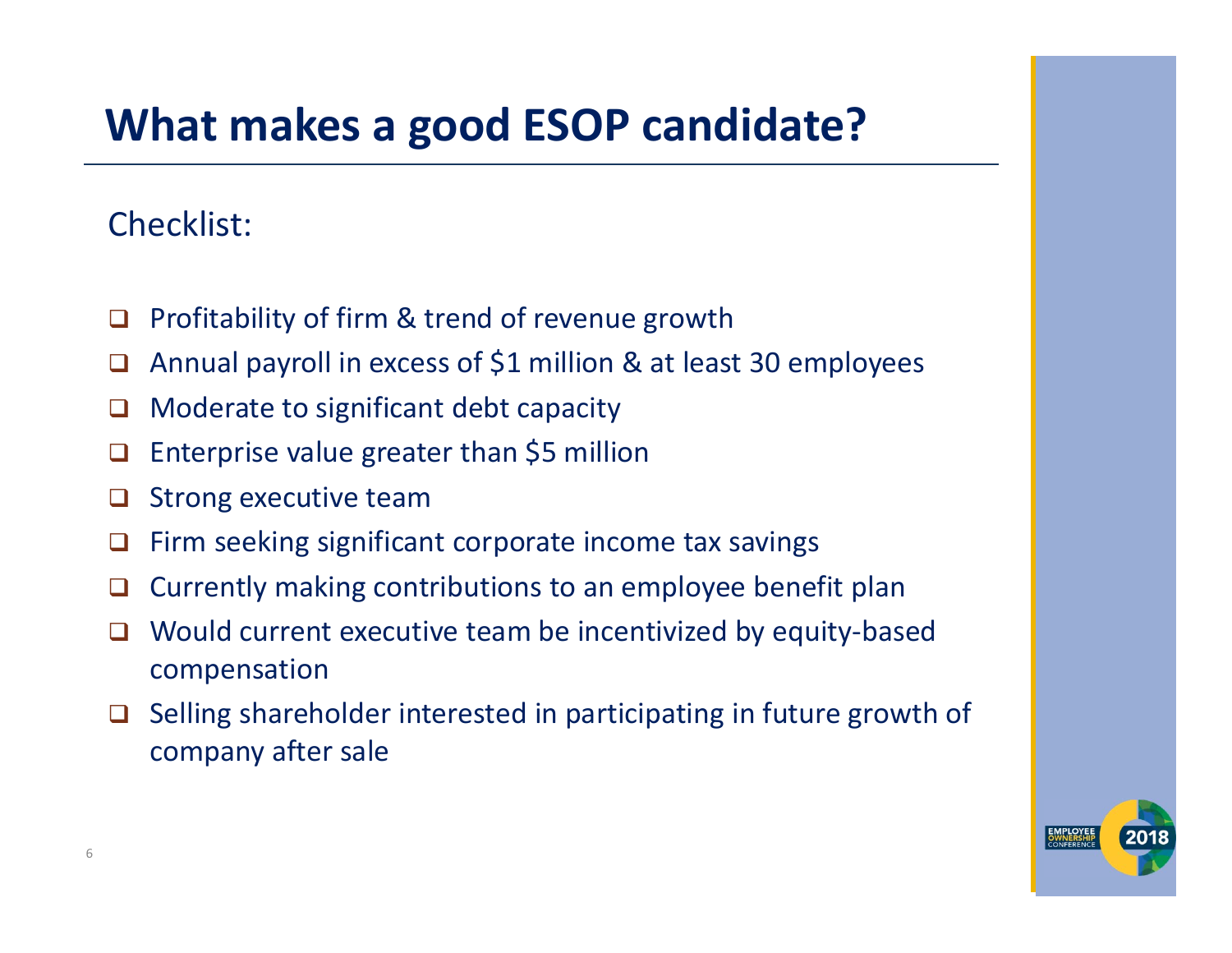## **Evaluating readiness of liquidity event**

In order to prepare for a tax-efficient exit strategy, selling shareholders must make critical and complex decisions:

- $\Box$ Evaluating any strategic or financial buyout offers
- $\Box$ Need of retaining control after sale
- $\Box$ Importance of tax‐efficiency within business
- $\Box$ Importance of diversifying portfolio
- $\Box$ Evaluate if the timing is right
- $\Box$ □ Strategy for implementing and completing§1042 rollover

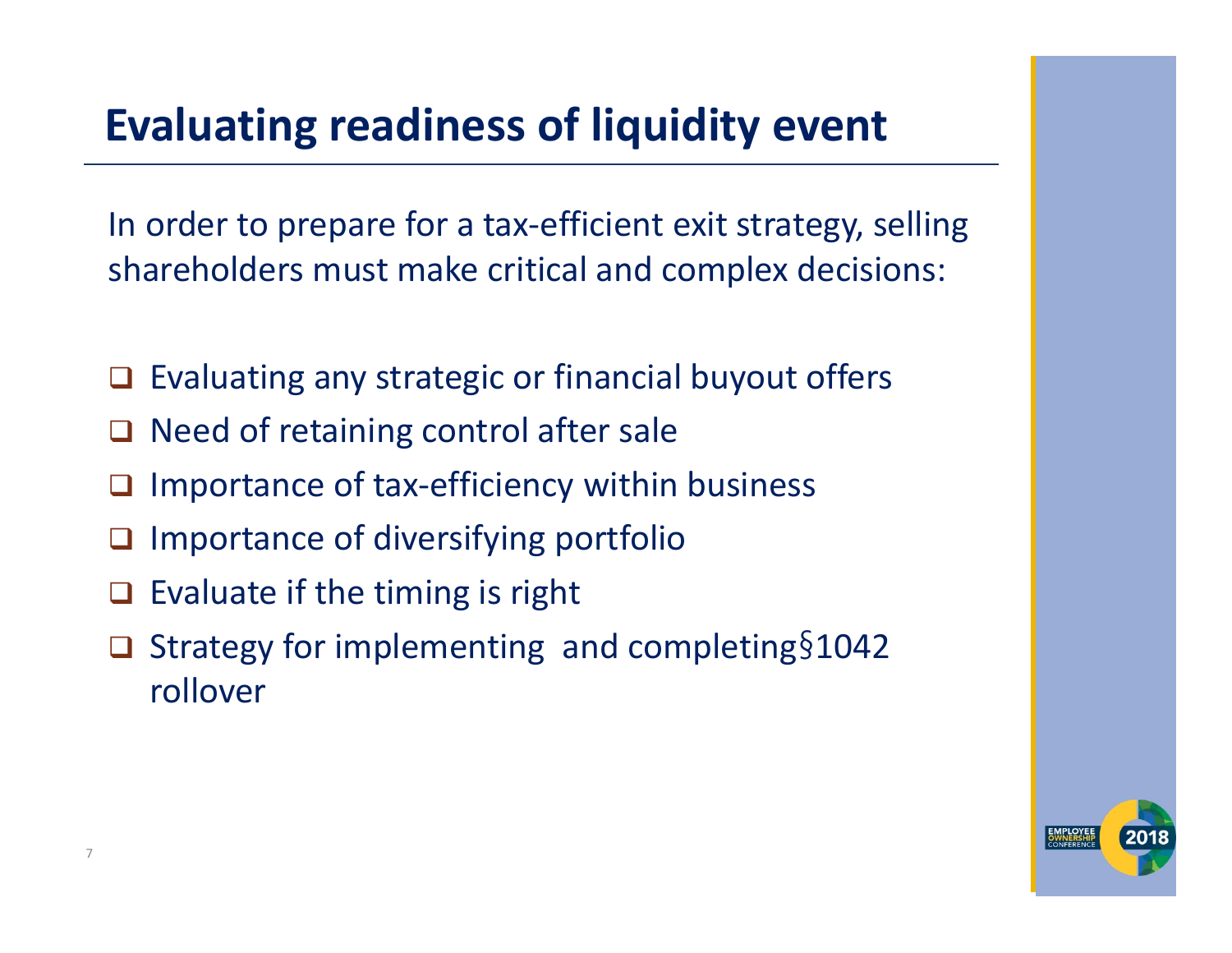## **Mutual Alignment of Interests**

#### **Benefits for the company…**

- $\bullet$ May reduce tax liability
- •Ability to repay debt with pre‐tax dollars
- $\bullet$  Motivated management and employees who are now owners and participants

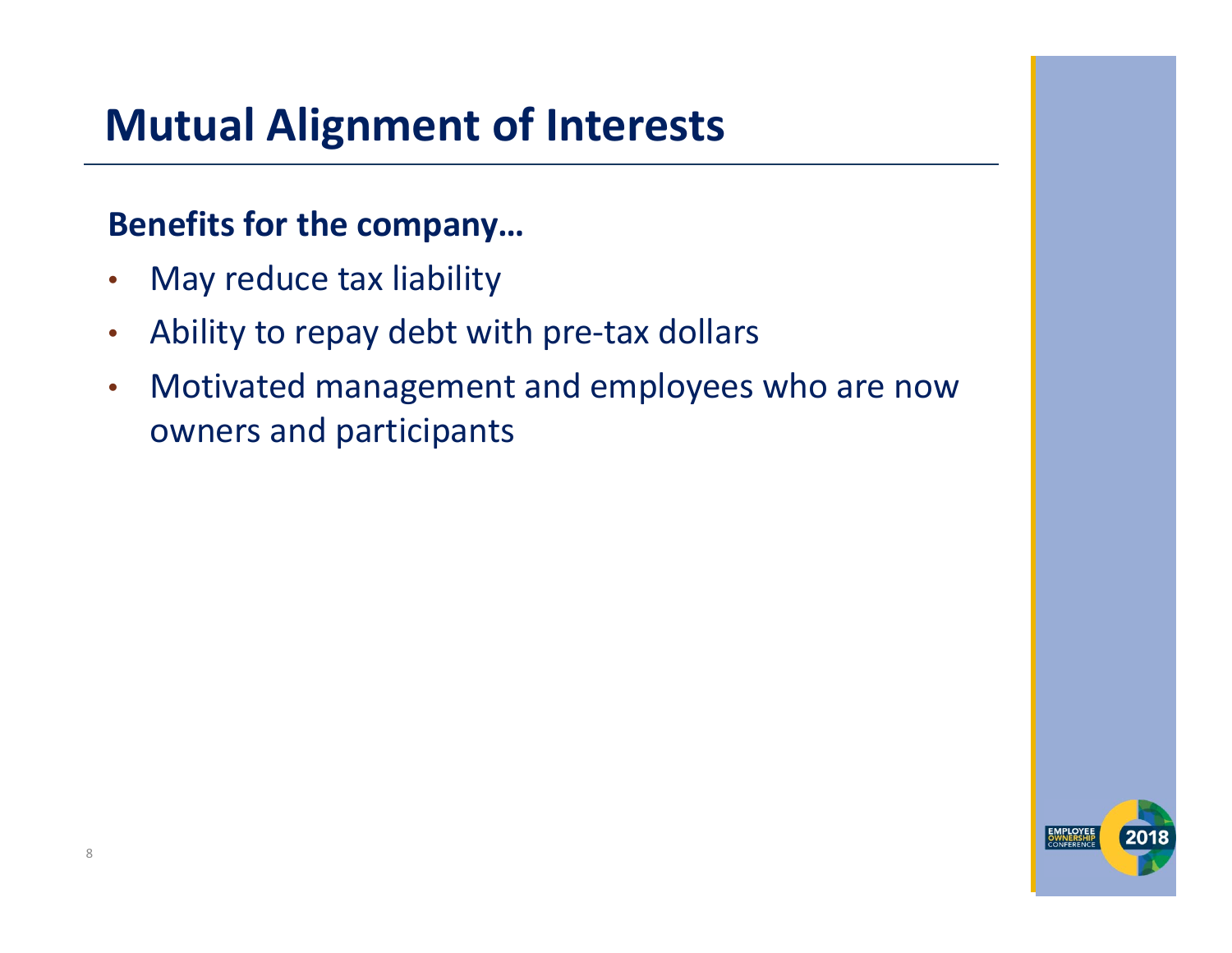### **Mutual Alignment of Interests, Continued**

#### **Benefits for management…**

- $\bullet$  Provide meaningful wealth building opportunity as recognition for service
- Gradual transition to lead the company

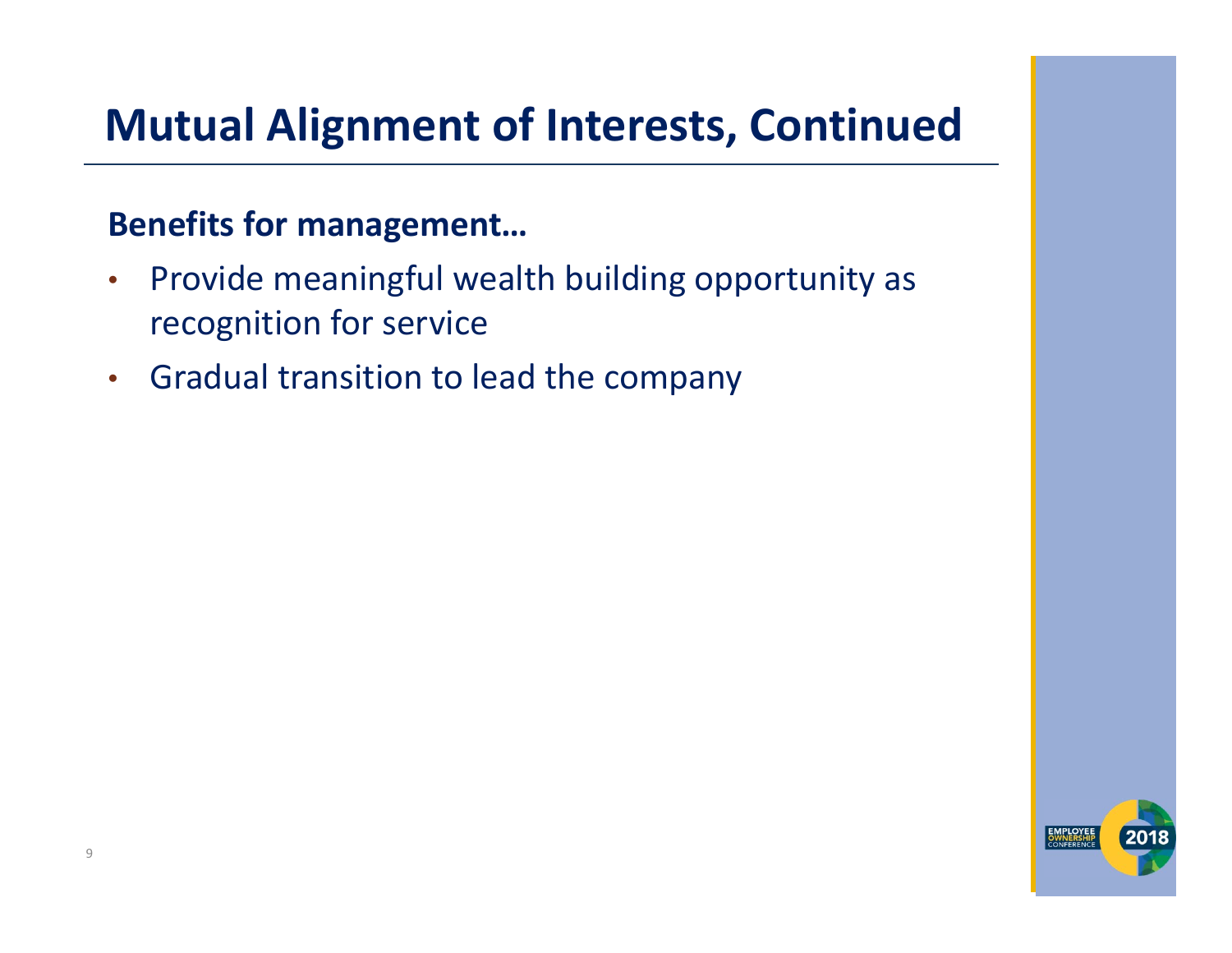#### **Mutual Alignment of Interests, Continued**

#### **Benefits for the employees…**

- $\bullet$ Rewards employees with retirement benefits at no cost
- •Program can be combined with other benefit plans
- $\bullet$  Annual valuations provide transparency to value and vesting

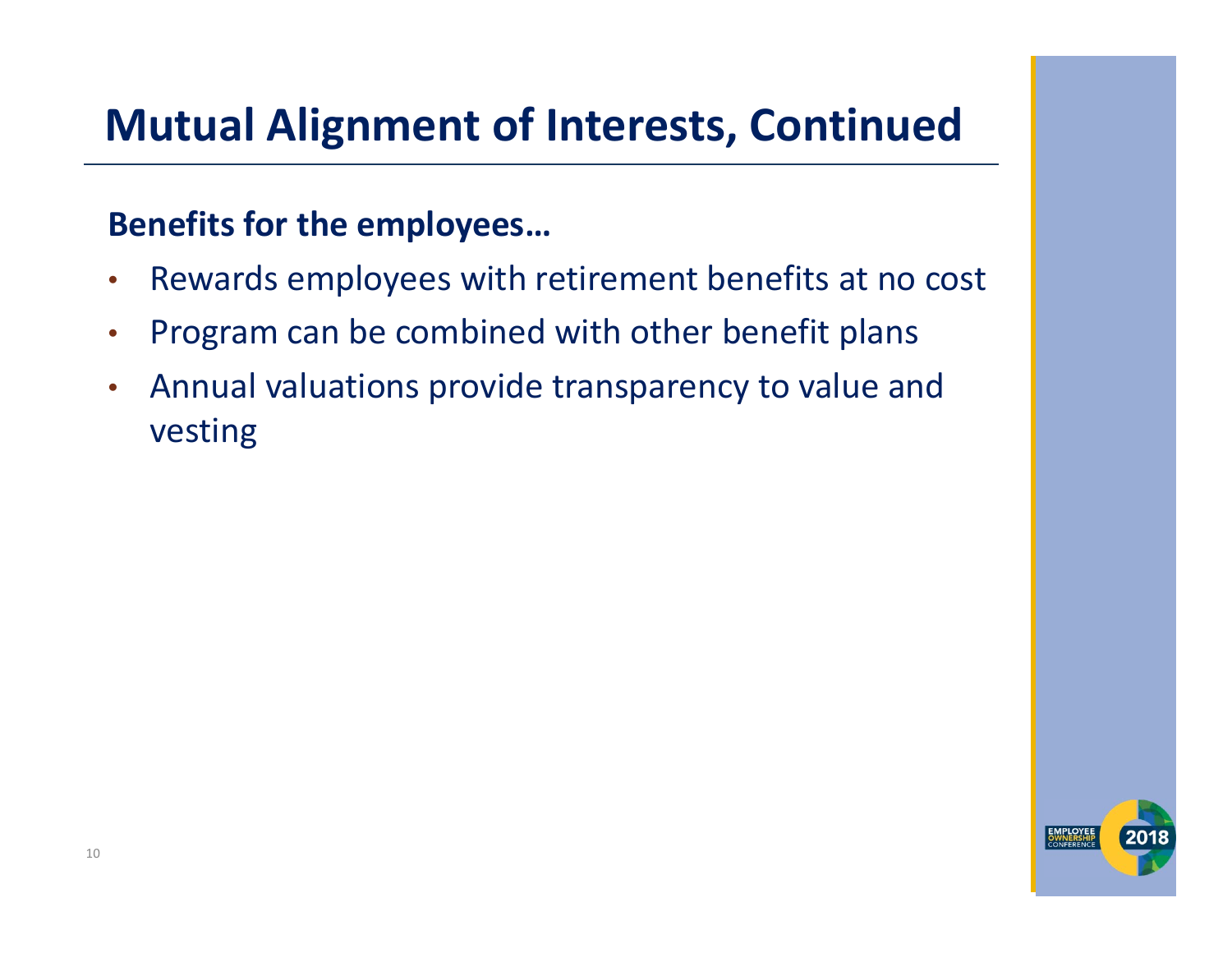### **Mutual Alignment of Interests, Continued**

#### **Benefits for the owner…**

- $\bullet$ Tax‐mitigated sale of stock, if structured properly
- •Seller financing to provide attractive cash flows
- • Confidential, controlled and quiet process with all parties aligned
- $\bullet$ Create meaningful legacy and perpetuate values

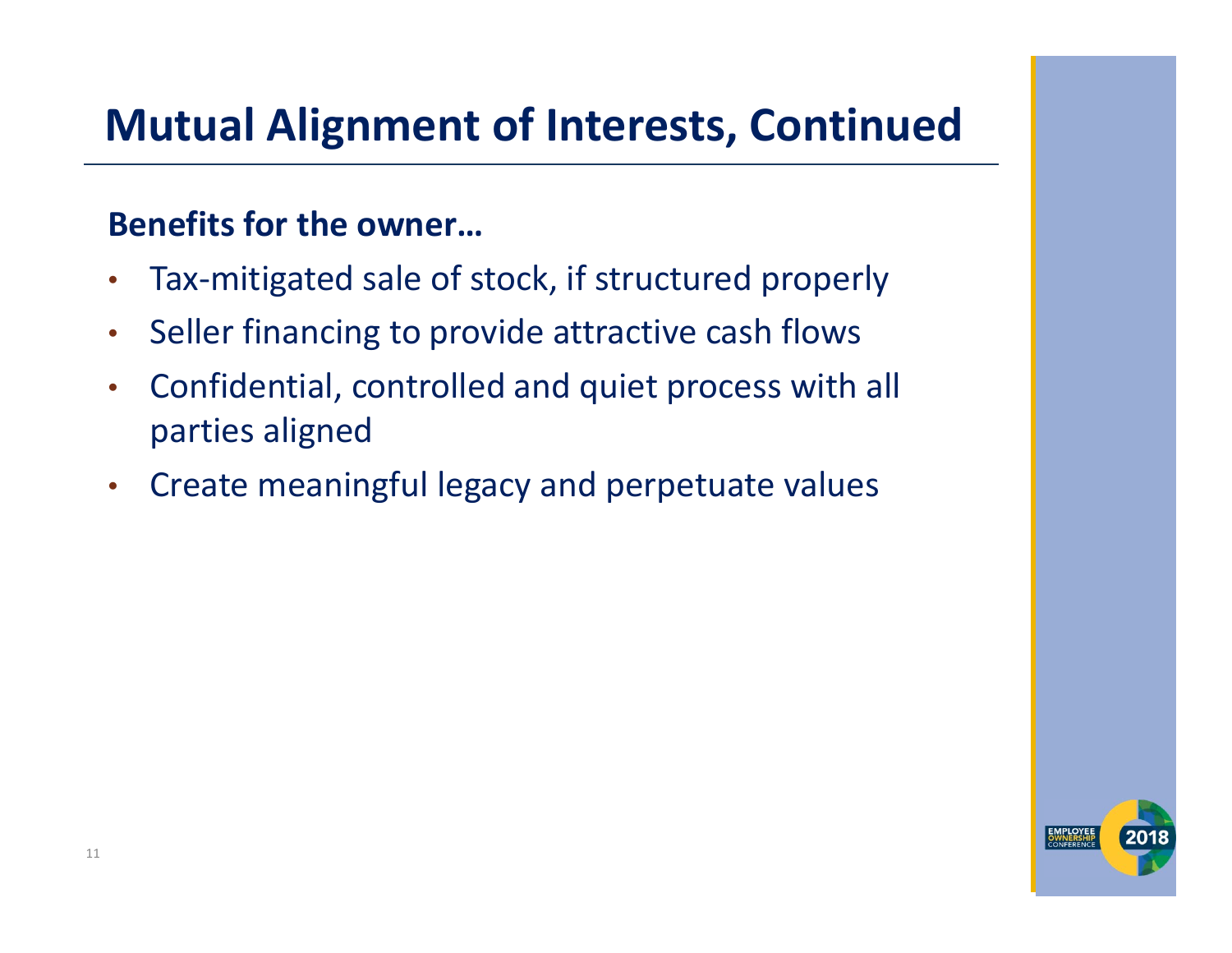#### **Trends in the Market Place**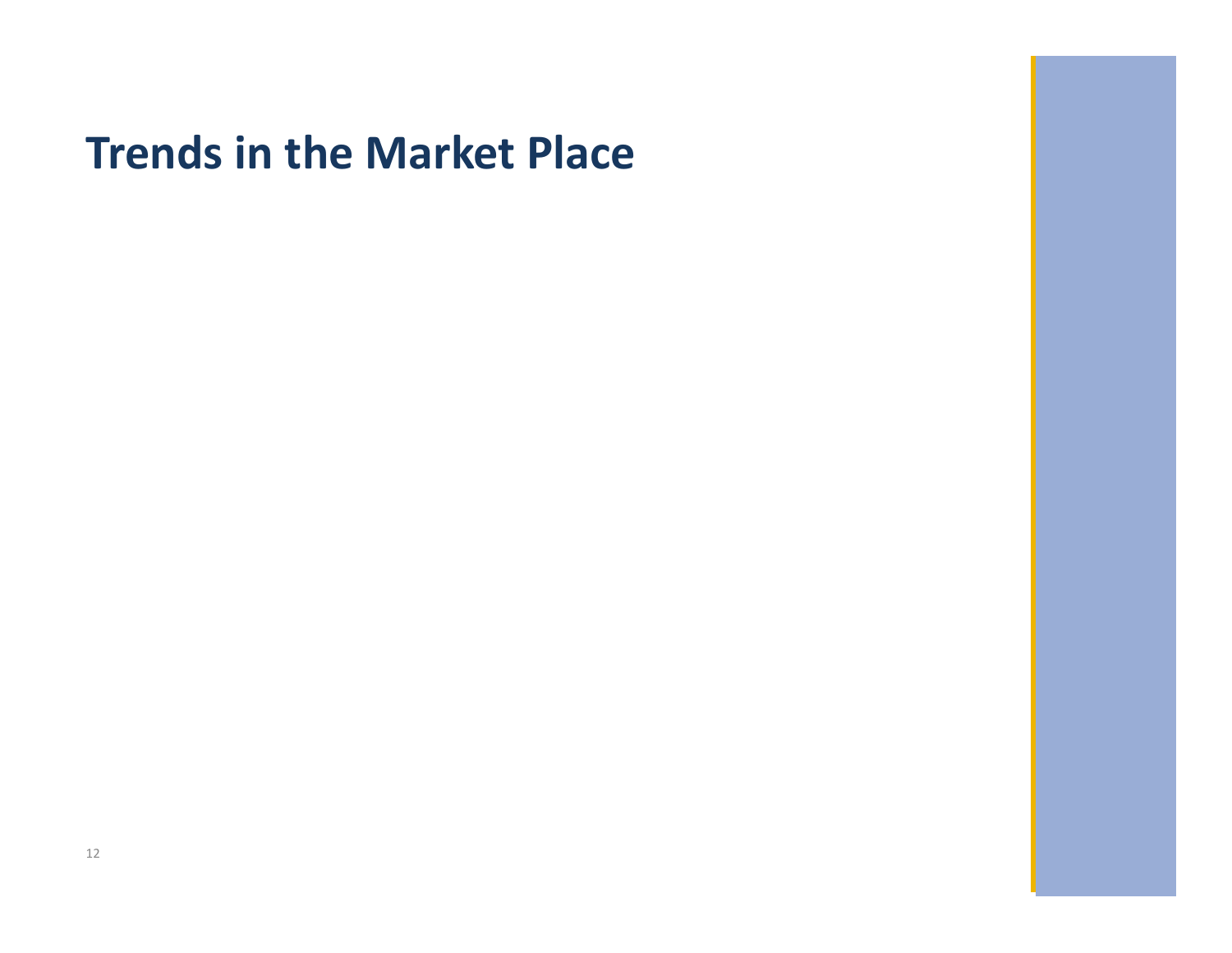#### **Market Update1**

- • As of 2015, approximately 9,300 ESOPs existed in US, covering 15 million employees
- 92% of ESOPs are sponsored by private companies
- • Over 10% of US private workforce is a participant in ESOP
- Total assets held by ESOPs in US are estimated to be \$1.3 trillion.

1Sources: The National Center for Employee Ownership – www.nceo.org The ESOP Association – www.esopassociation.org

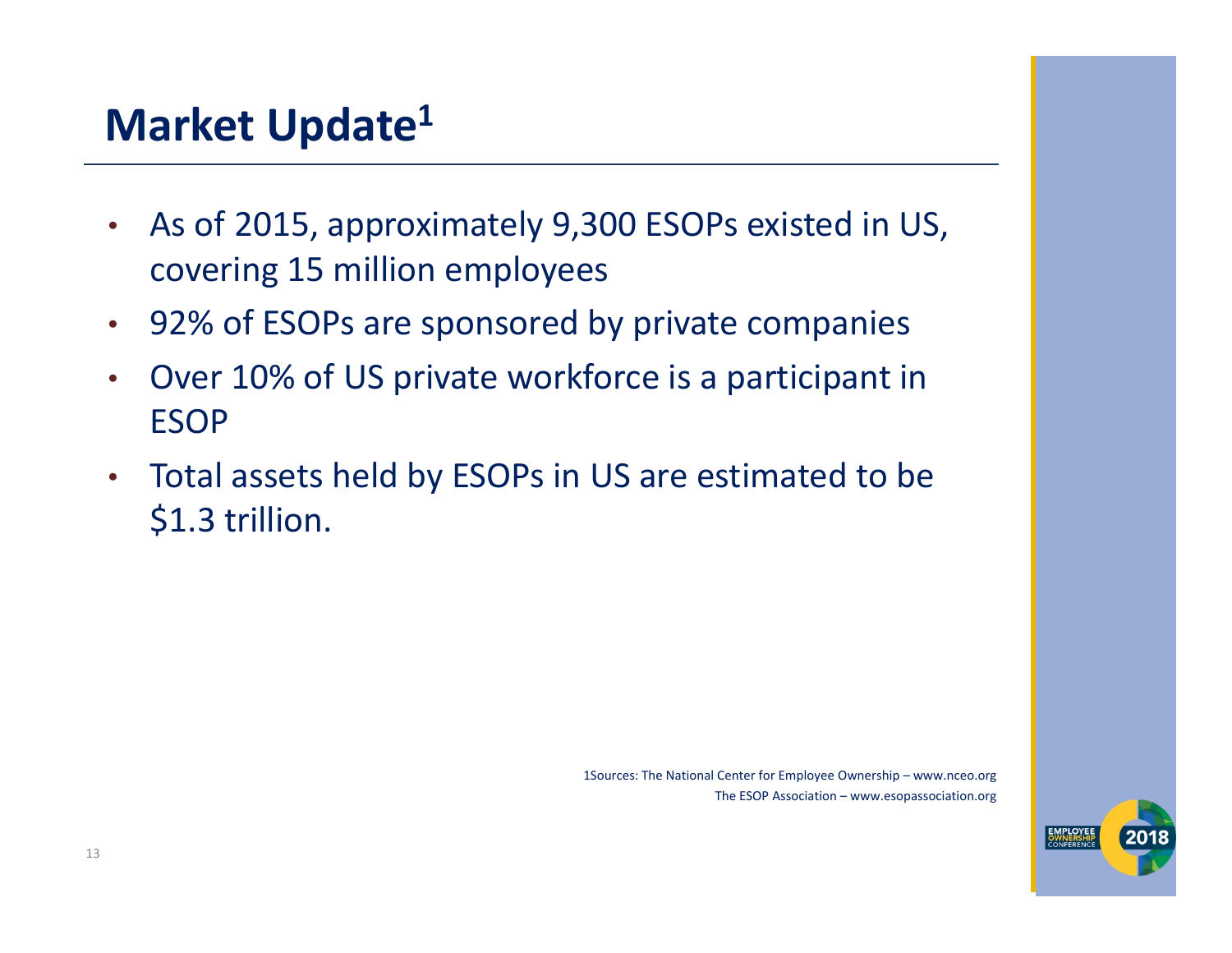#### **Trends in Market Place**

- •Detailed pre‐transaction analysis
- $\bullet$ Investigation of ESOP with other alternatives
- $\bullet$  Exploring tax planning opportunities
	- •Philanthropic gifting
	- •Allowing a market process

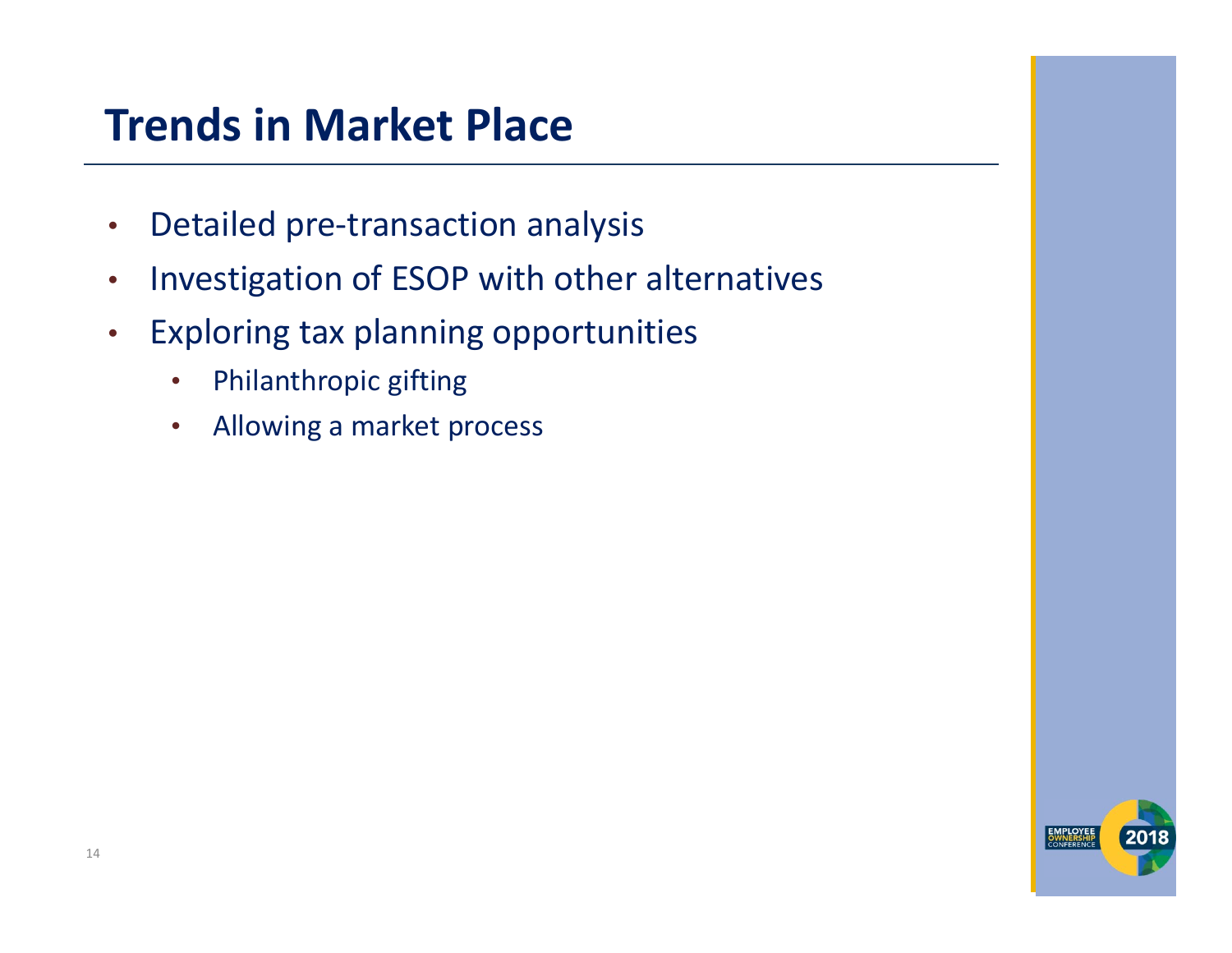#### **Pre‐Transaction**

- •Companies continue to seek specialized advice
- $\bullet$  Model economic impact:
	- •Partial ESOP sale vs. 100% ESOP Sale
	- $\bullet$ S corporation to C corporation conversions
- • Understanding selling shareholder and company objectives
- $\bullet$  Implementing a 'process'
	- •Avoid unnecessary costs
	- •Increase probability of achieving goals

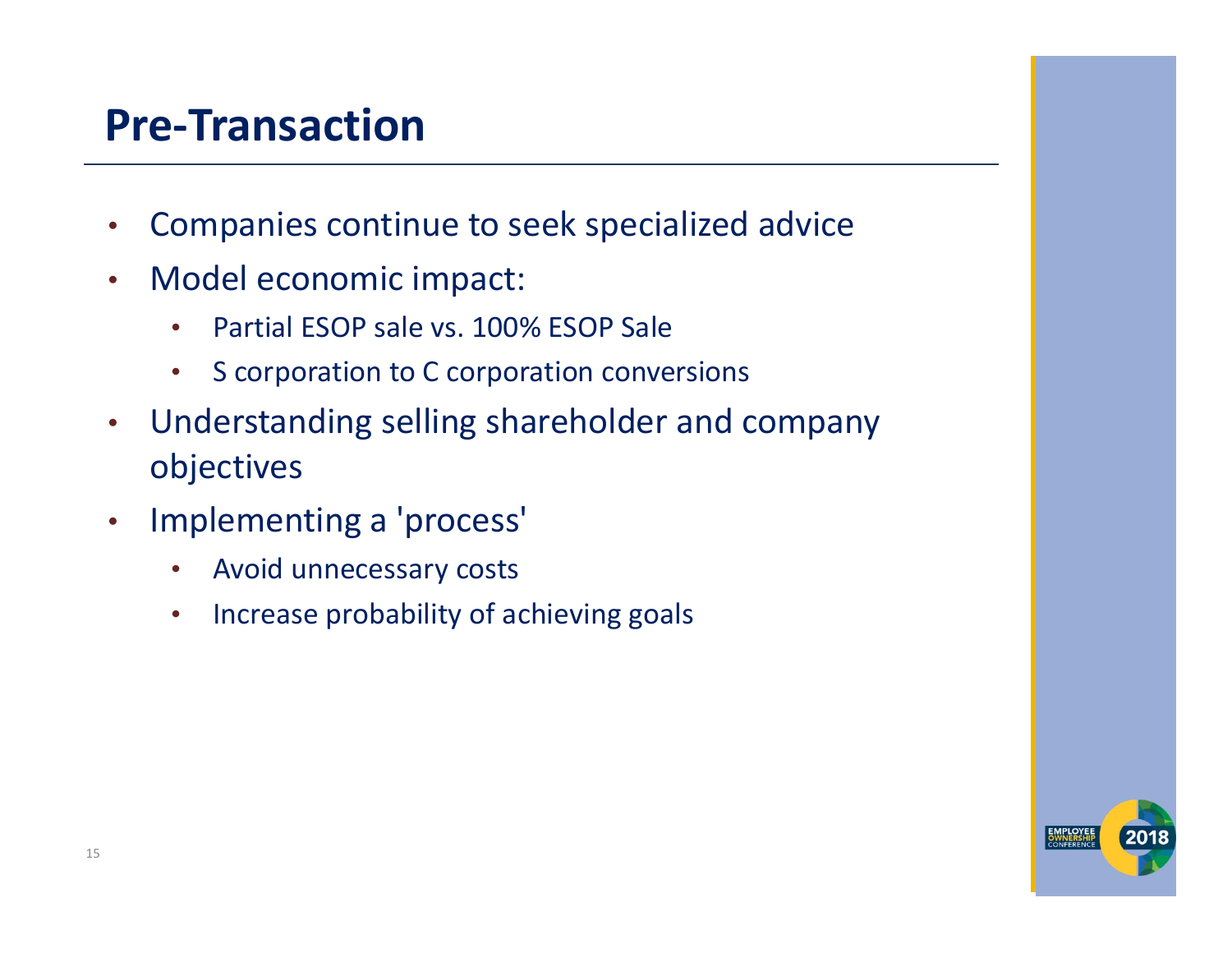## **The "Dual Track" ESOP**

- $\bullet$  Selling shareholders are increasingly seeking multiple avenues for monetization
	- • An ESOP is consistently alongside offers from strategic and financial buyers
- $\bullet$  Specialists providing trusted advice
	- •Deconstruct financial returns from each transaction
	- •Weigh tax savings against strategic multiples
	- •Determine impact of valuations and letter of intent

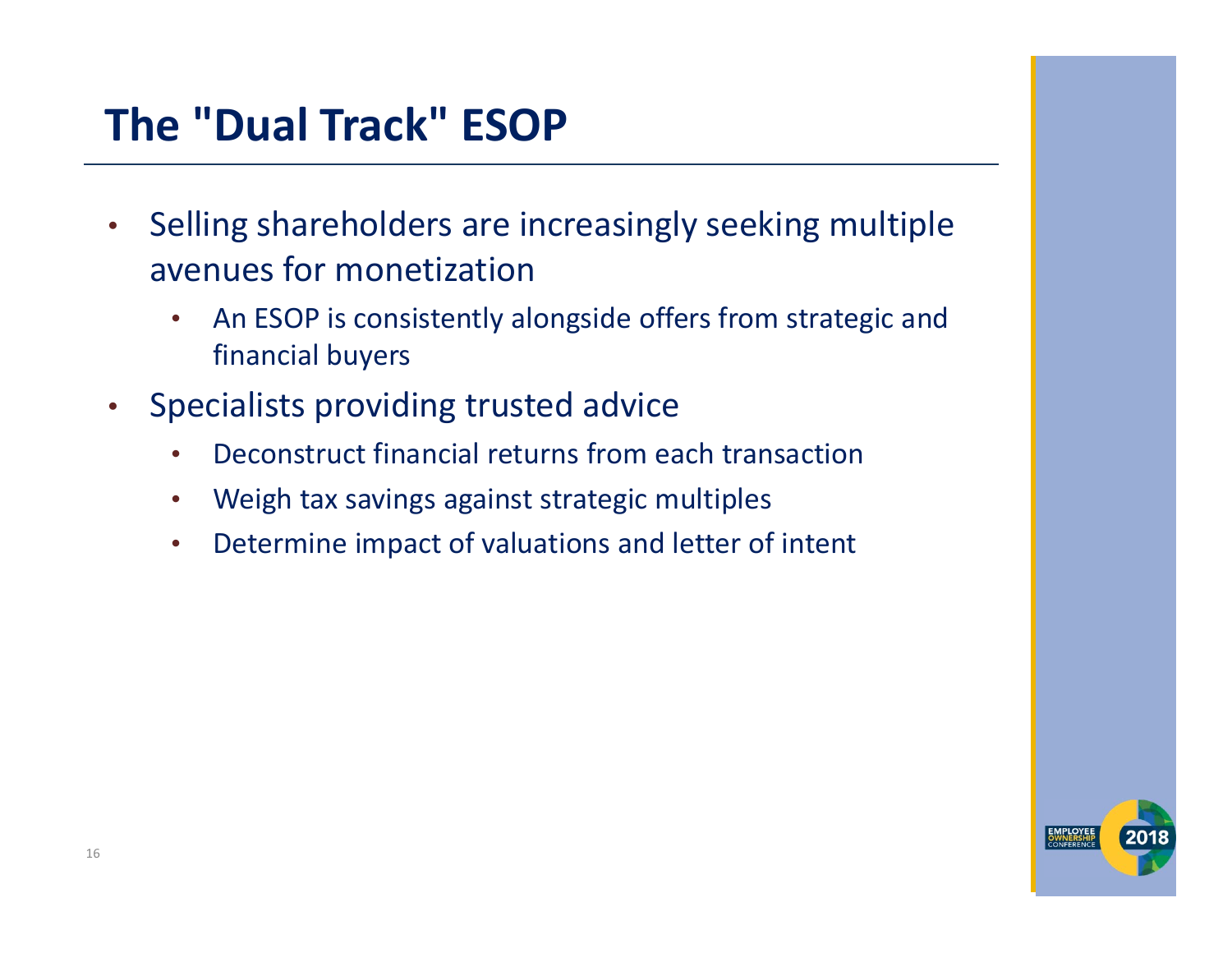#### **Post‐Transaction**

- $\bullet$  Coordinate seller and company tax planning
	- $\bullet$  1042 Transaction allows for deferral of gains on the sale to the extent such amounts are invested in qualified replacement property within one year post‐sale
- •Adopting best governance practices
- • Preservation of…
	- •Shareholders' legacy
	- •Company and community jobs
	- •Presence in the industry community

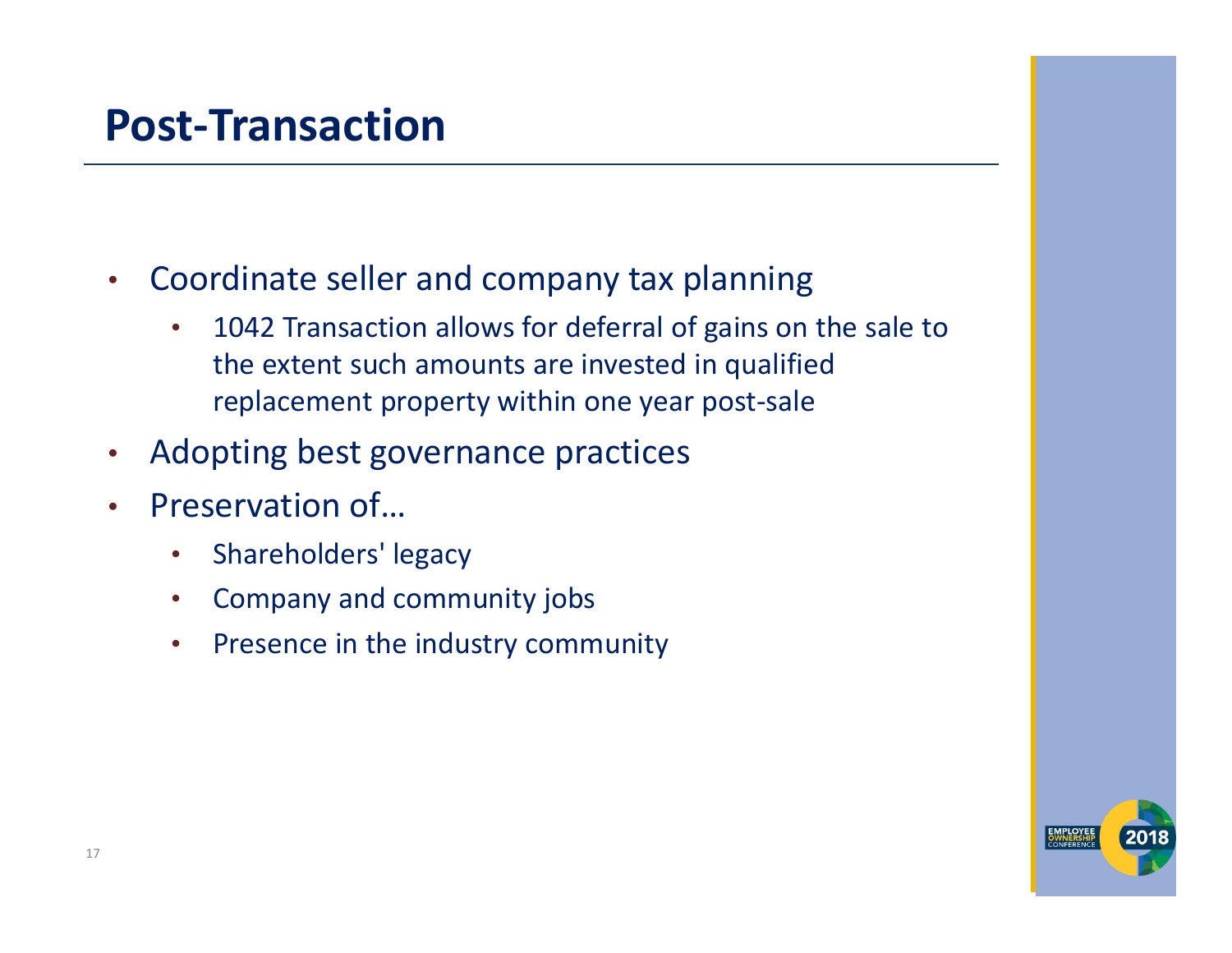#### **ESOPs and Estate Planning**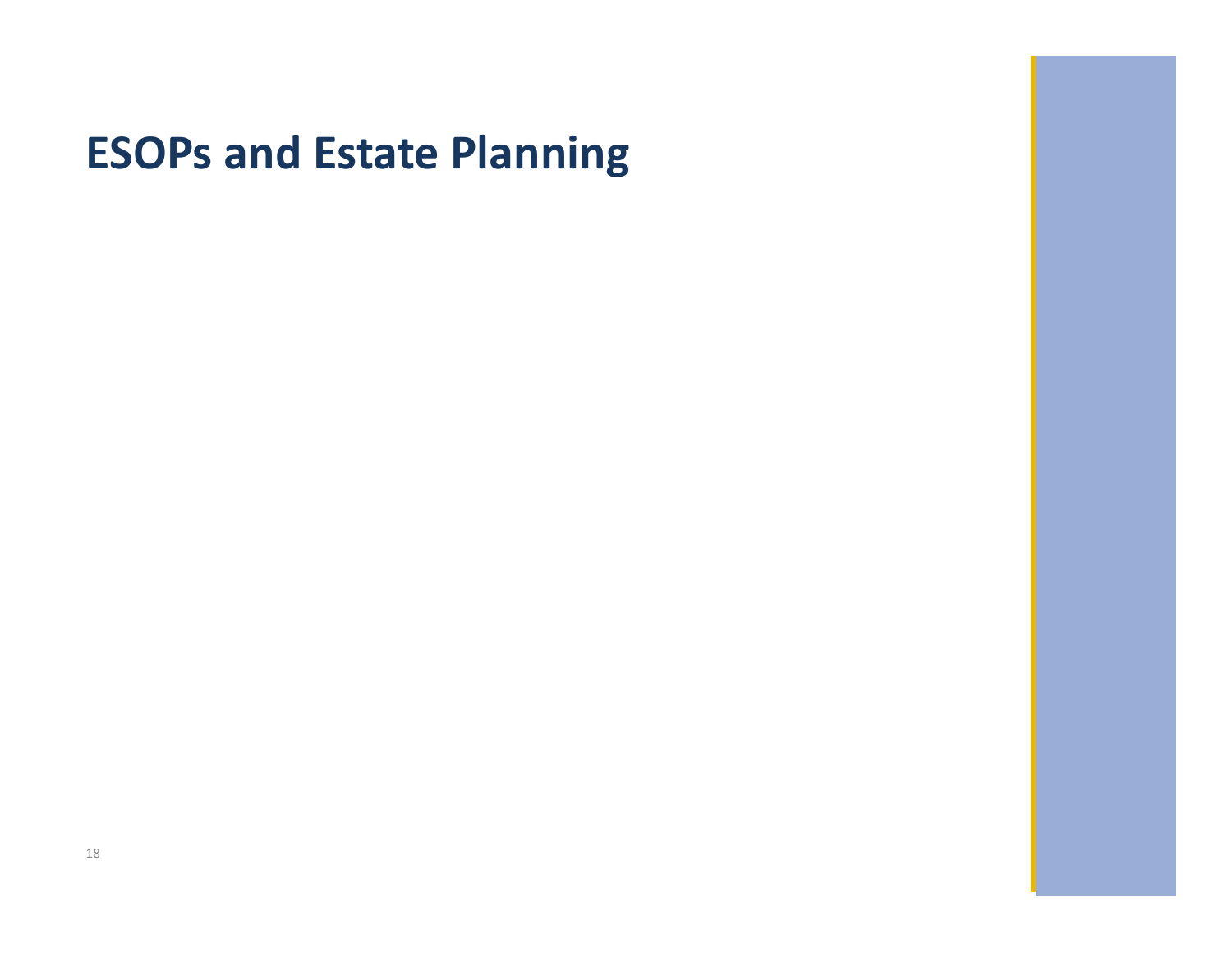### **Estate Planning Objectives**

- $\bullet$  Minimize income taxes by maximizing basis step up opportunities in a decedent's estate
- •Minimize estate taxes
- • Assets are put to intended use
	- •**Trusts**
	- •Creditor protection

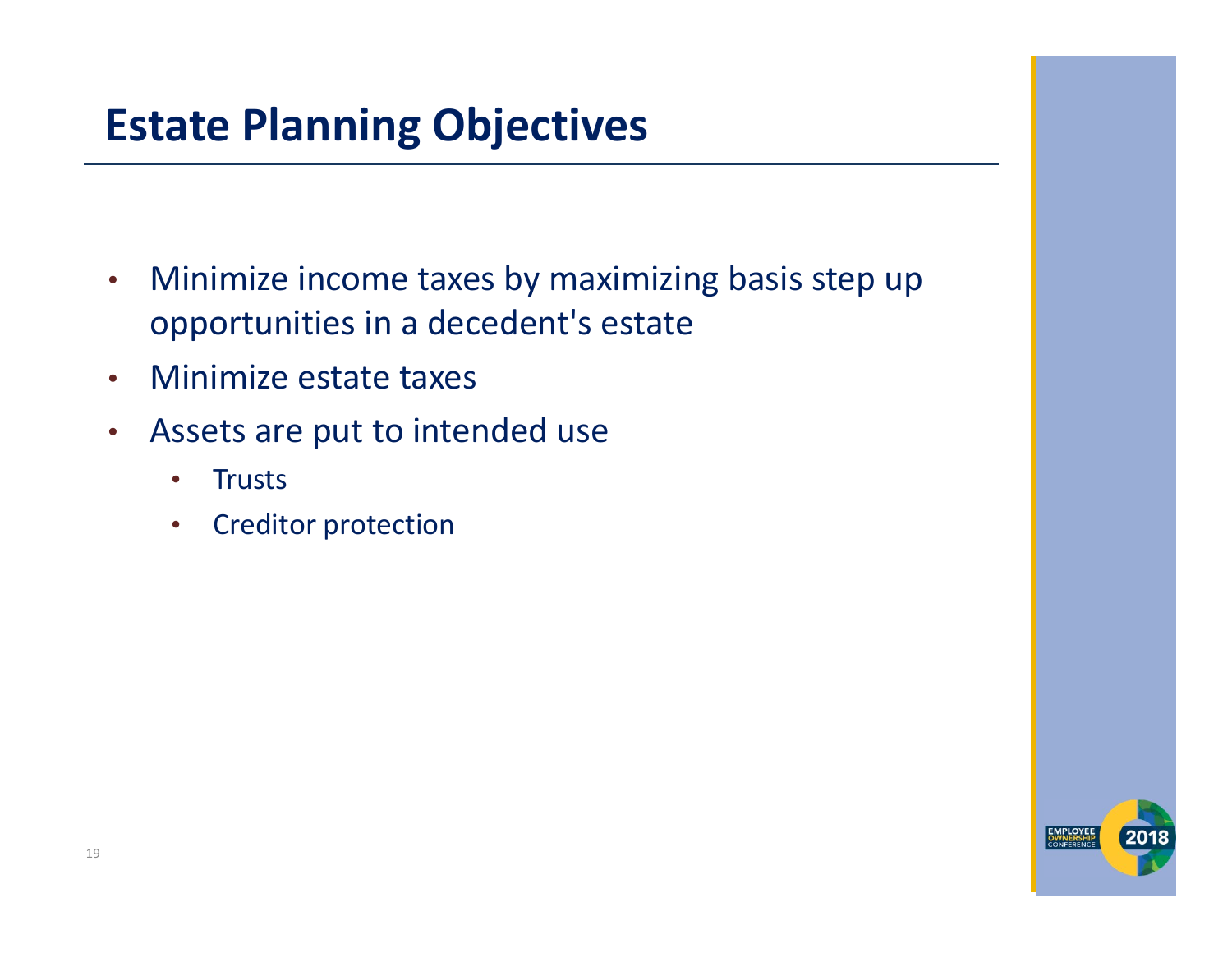#### **Estate Planning Objectives, Continued**



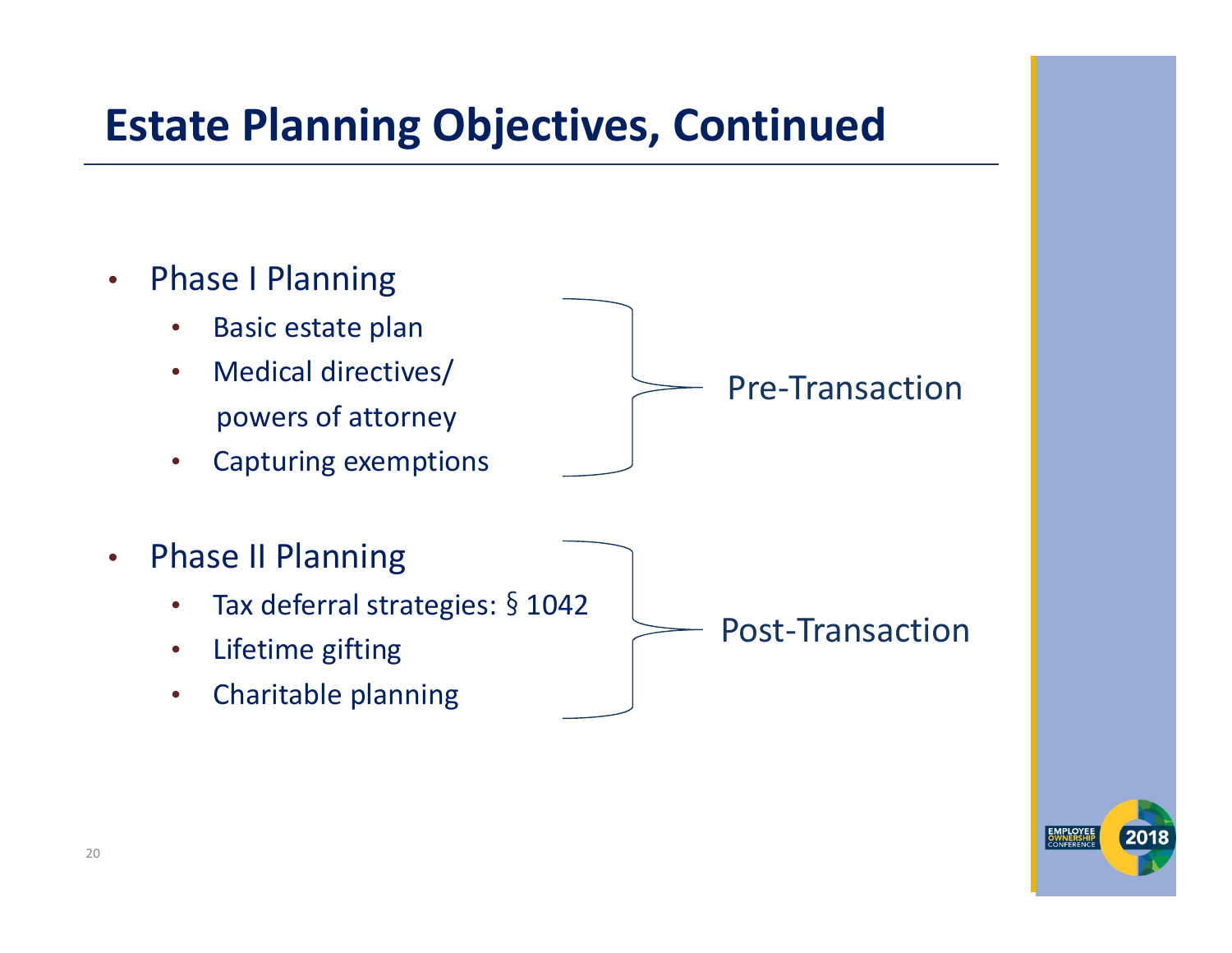### **Estate Planning after ESOP**

- $\bullet$  Providing for family members and heirs in a tax‐ advantaged manner
	- •What age should heirs receive assets?
	- •Trusts to protect from divorcing spouses
- • Ensure assets are properly utilized after death
	- •**Trusts**
	- •Creditor protection

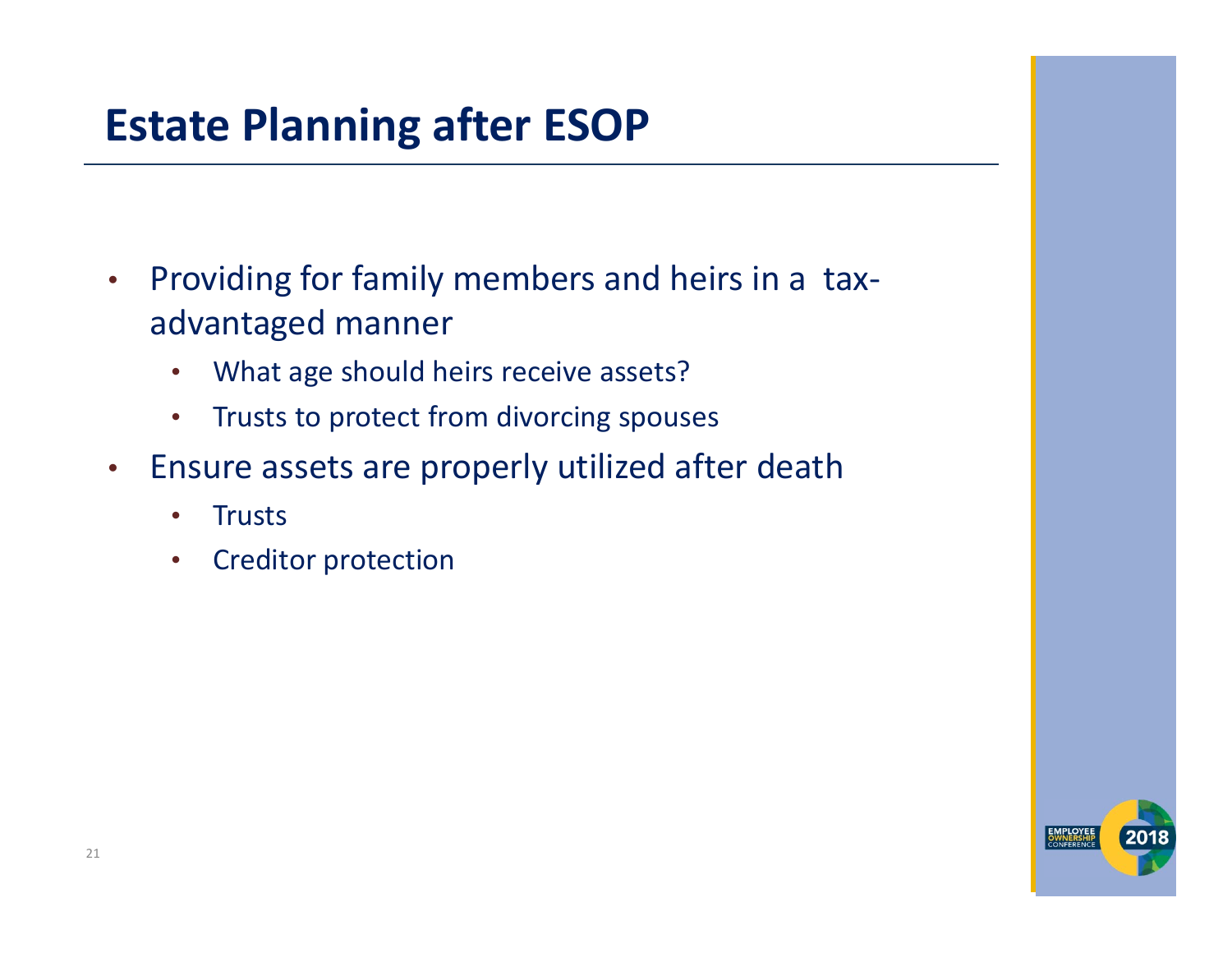### **2018 Tax Figures**

- • 2018 exemptions: \$11,180,000
	- •Unified Credit (estate and gift tax)
	- •Generation Skipping Transfer Tax
- $\bullet$ Estate tax rate: approx. 40%
- $\bullet$ \$15,000 gift exclusion per donee
- • Can double exemption if married and using portability or marital deduction planning techniques
- $\bullet$  Long‐Term Capital Gains rate still: 23.8%
	- •Brackets are now 0%, 15%, or 20% + 3.8% NIIT = 23.8%

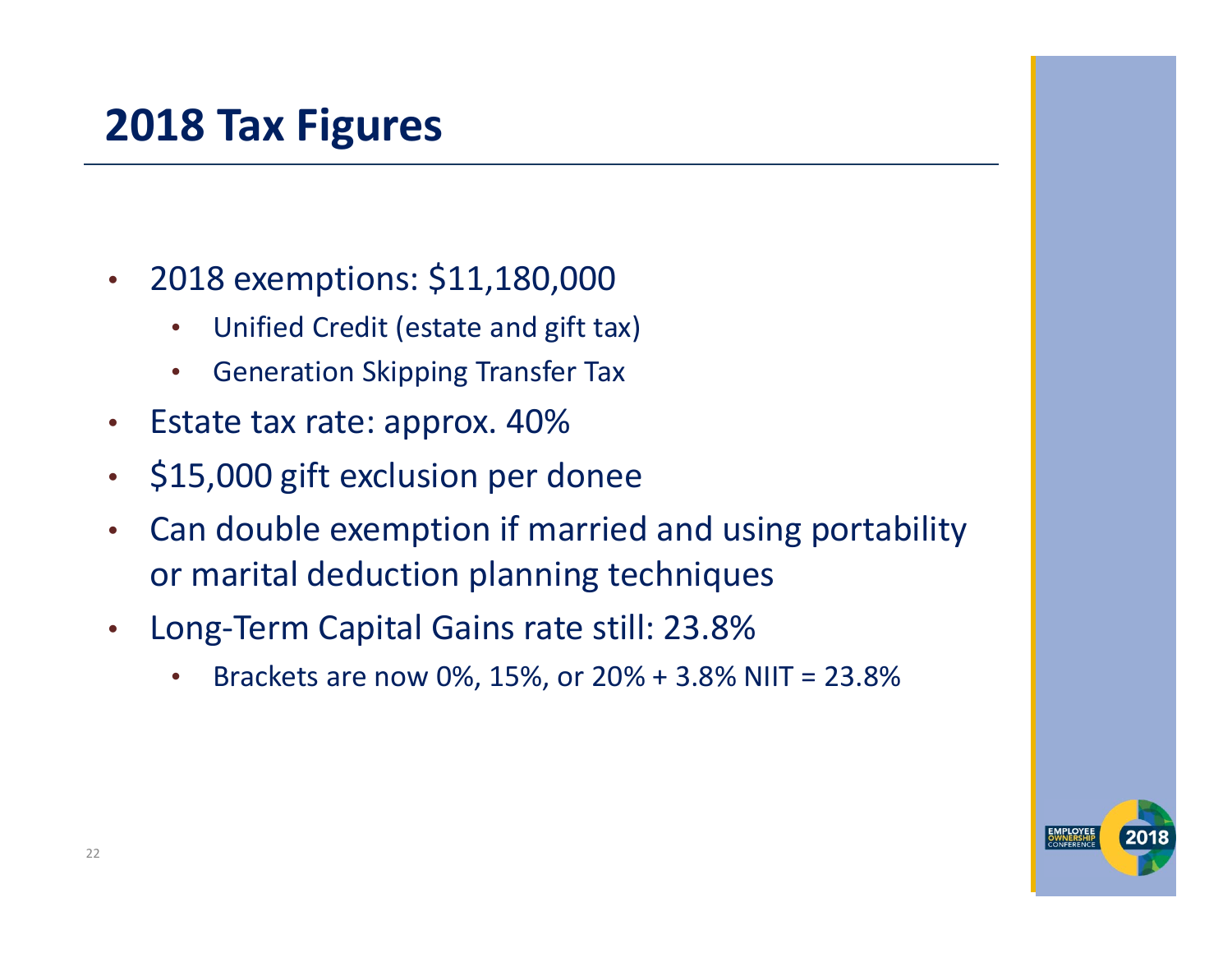### **Case Studies: Family Dilemmas**

- • Company founder has desire to transfer ownership to next generation:
	- • There is a logical heir, but business is too large for gift or effective estate tax transfer
	- $\bullet$  Some family members are involved in the business, some are not. Business owner faced with how to distribute assets equitably, without selling whole business
- $\bullet$  Establishing an ESOP can achieve the intended goal to these and numerous other scenarios

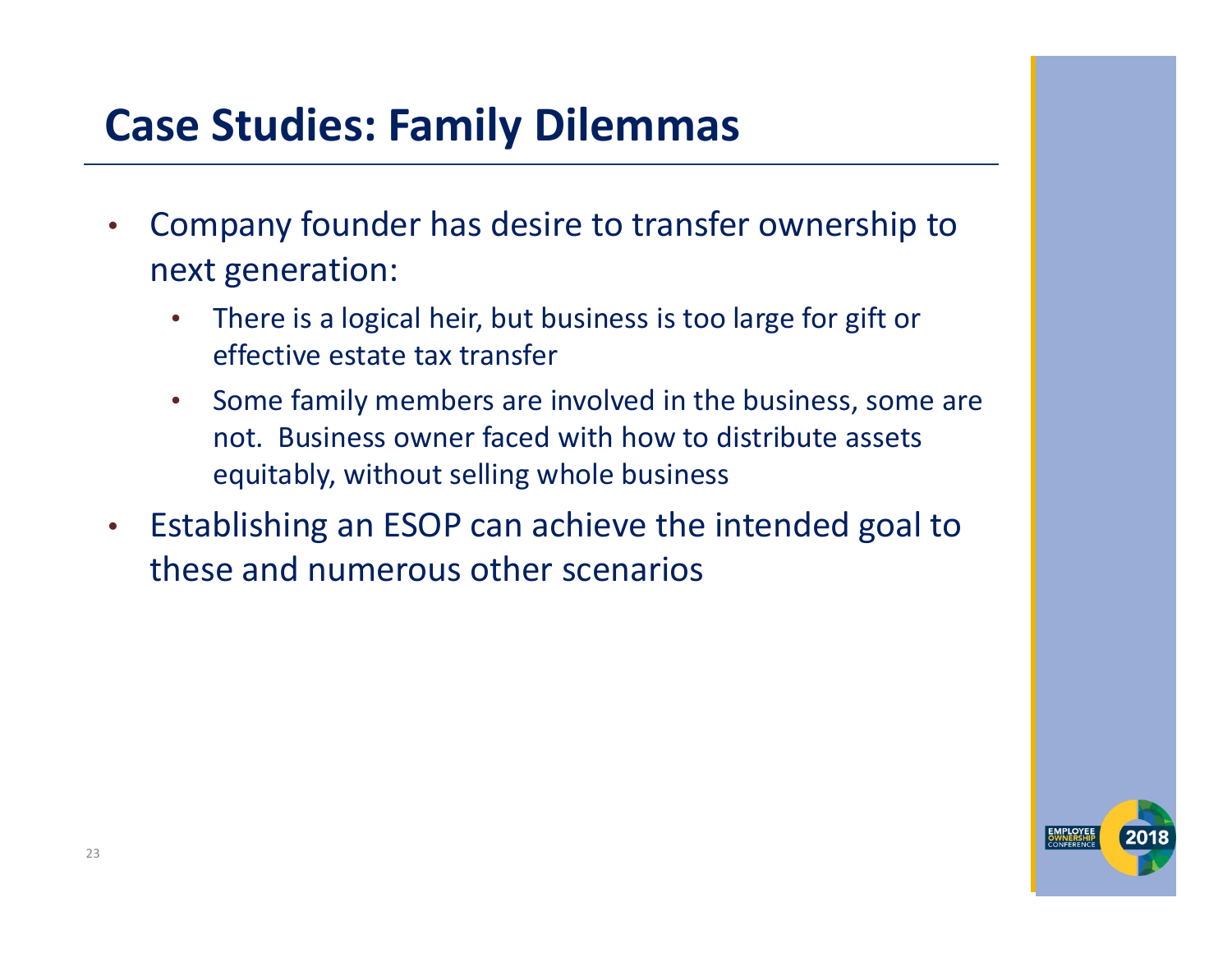### **Estate Planning Options**

- • § 1042 Treatment on partial or 100% of sale to ESOP
	- • Capital gains may be deferred for up to +40 years by completing the § 1042 Qualified Replacement Property Rollover
- $\bullet$  Family Limited Partnerships (FLPs) and ESOPs
	- •QRP transferred from owner to taxable FLP
	- $\bullet$ Stock transferred to FLP and then sell top ESOP
	- •FLP then makes the  $\frac{6}{3}$  1042 election
- • Minimize value of estate
	- •Family Limited Partnerships (or LLCs)

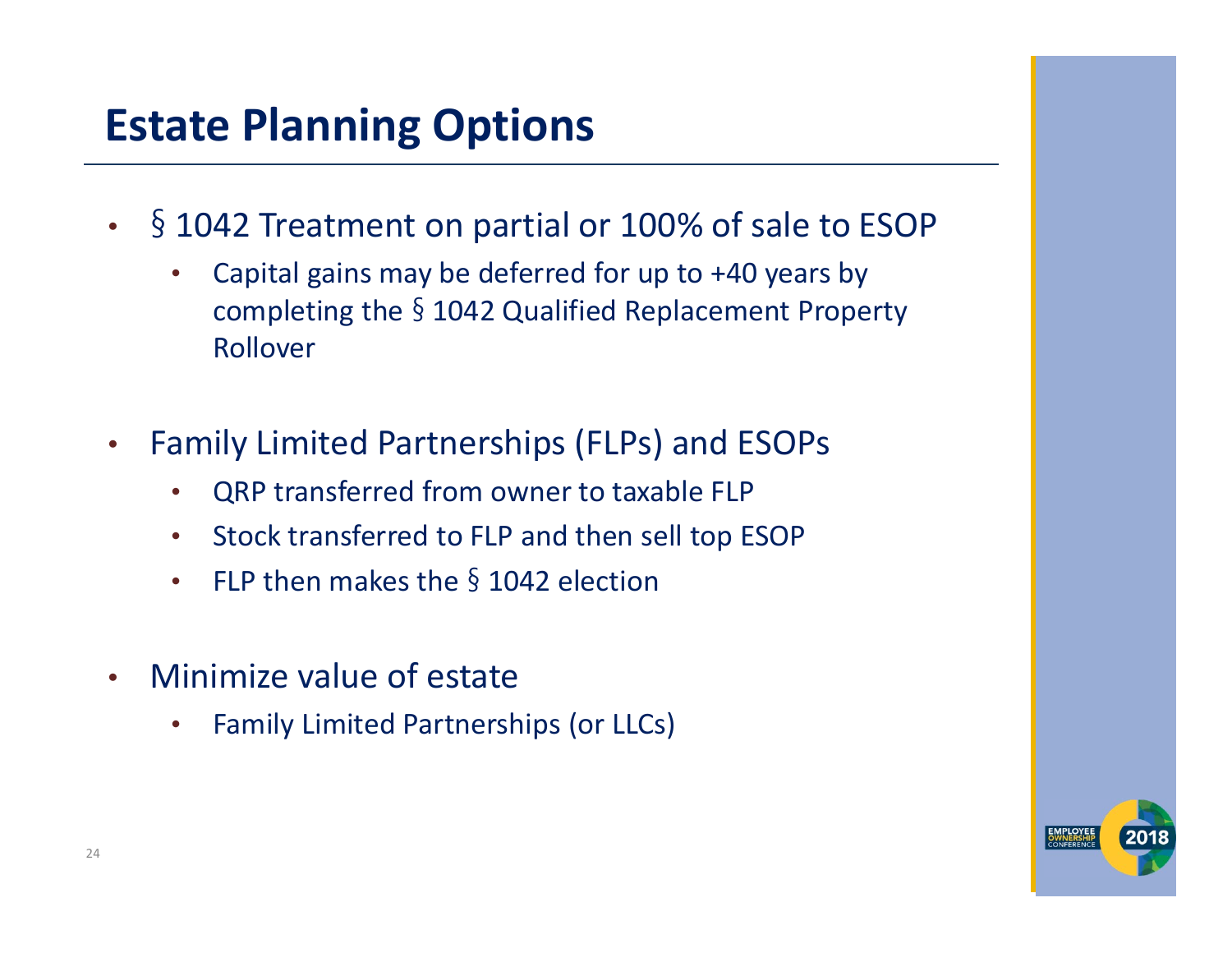# **General** § **1042 Qualifications**

- • Selling shareholder
	- •3 year ownership
	- •Taxpayer must be an individual, trust, or partnership
- • Company
	- •C‐corporation
	- •Privately held stock
	- $\bullet$ ESOP must own at least 30% of outstanding shares
	- •Consent to penalties

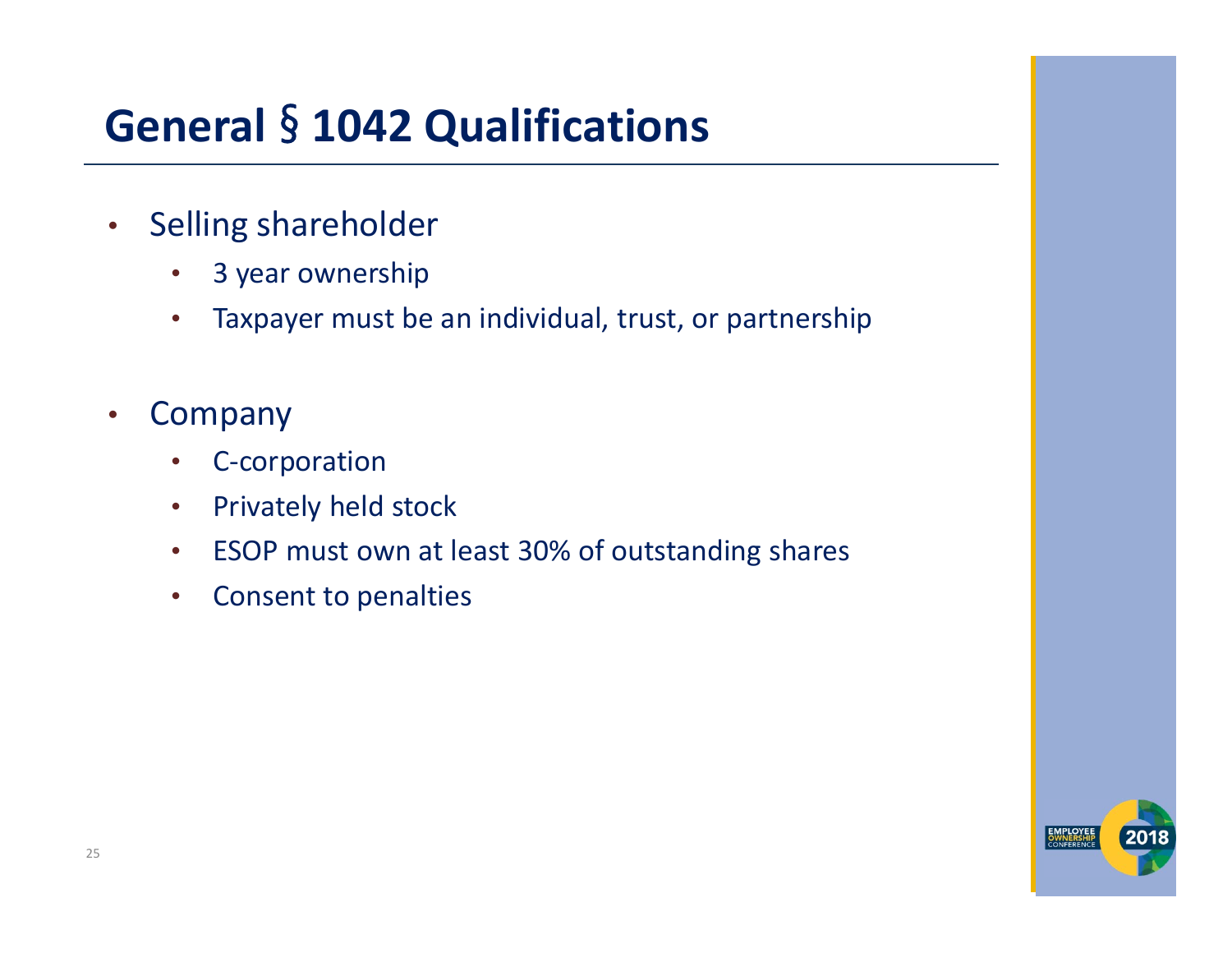## **Qualified Replacement Property (QRP)**

#### **QRP must meet certain qualifications:**

- $\bullet$  Must be issued by a US domiciled operating company
- $\bullet$  50% must be used in active conduct of trade or business
- $\bullet$  No more than 25% of gross receipts can come from passive sources

#### **QRP Does not include:**

 $\bullet$  FDIC insured certificates of deposit, mutual funds, municipal bonds, or hedge funds.

QRP includes common stock, preferred stock, bonds, and convertible bonds of "operating companies" incorporated in the United States

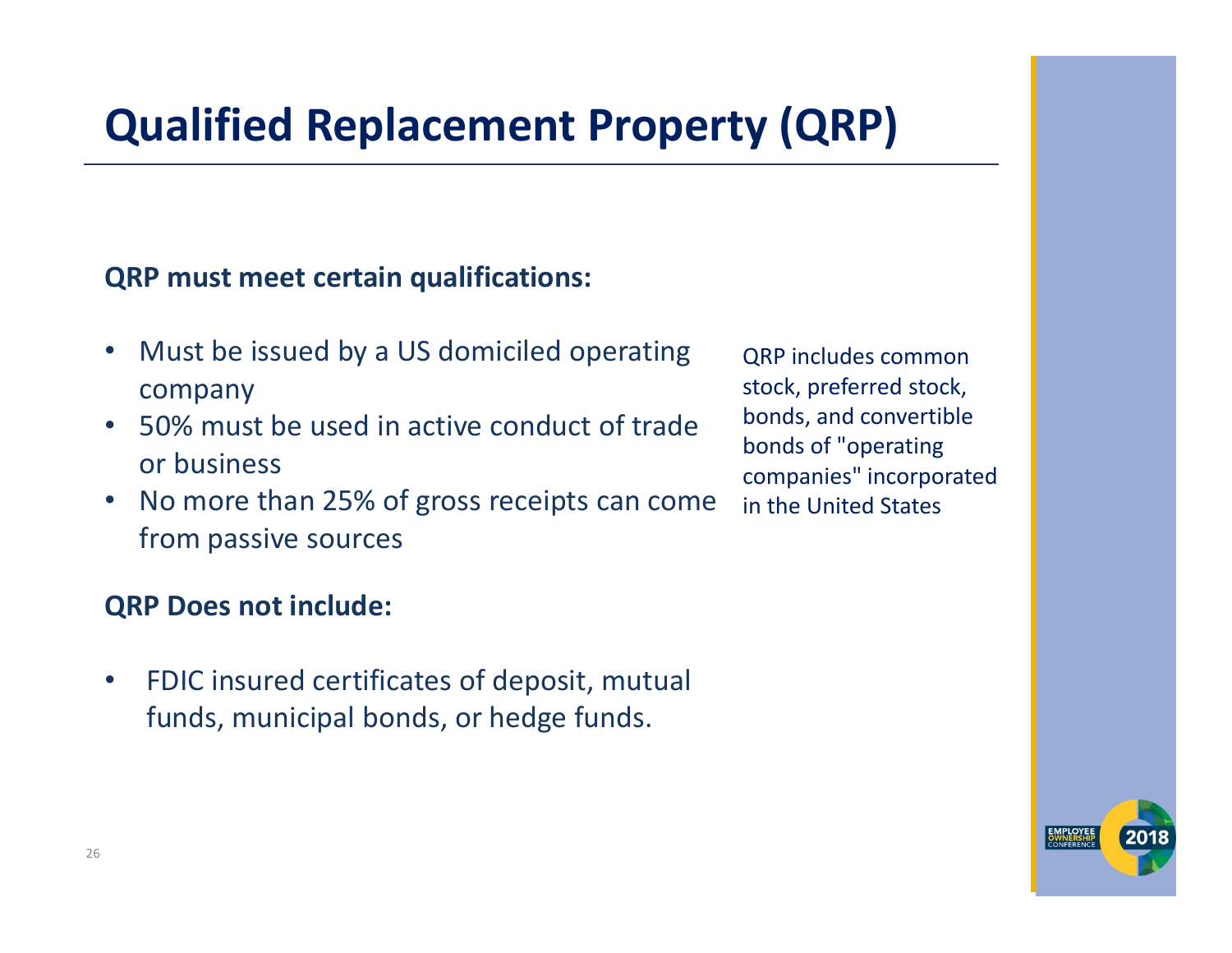## **Qualified Replacement Property (QRP)**

#### **QRP must meet certain qualifications:**

- $\bullet$  Must be issued by a US domiciled operating company
- $\bullet$  50% must be used in active conduct of trade or business
- $\bullet$  No more than 25% of gross receipts can come from passive sources

#### **QRP Does not include:**

 $\bullet$  FDIC insured certificates of deposit, mutual funds, municipal bonds, or hedge funds.

QRP includes common stock, preferred stock, bonds, and convertible bonds of "operating companies" incorporated in the United States

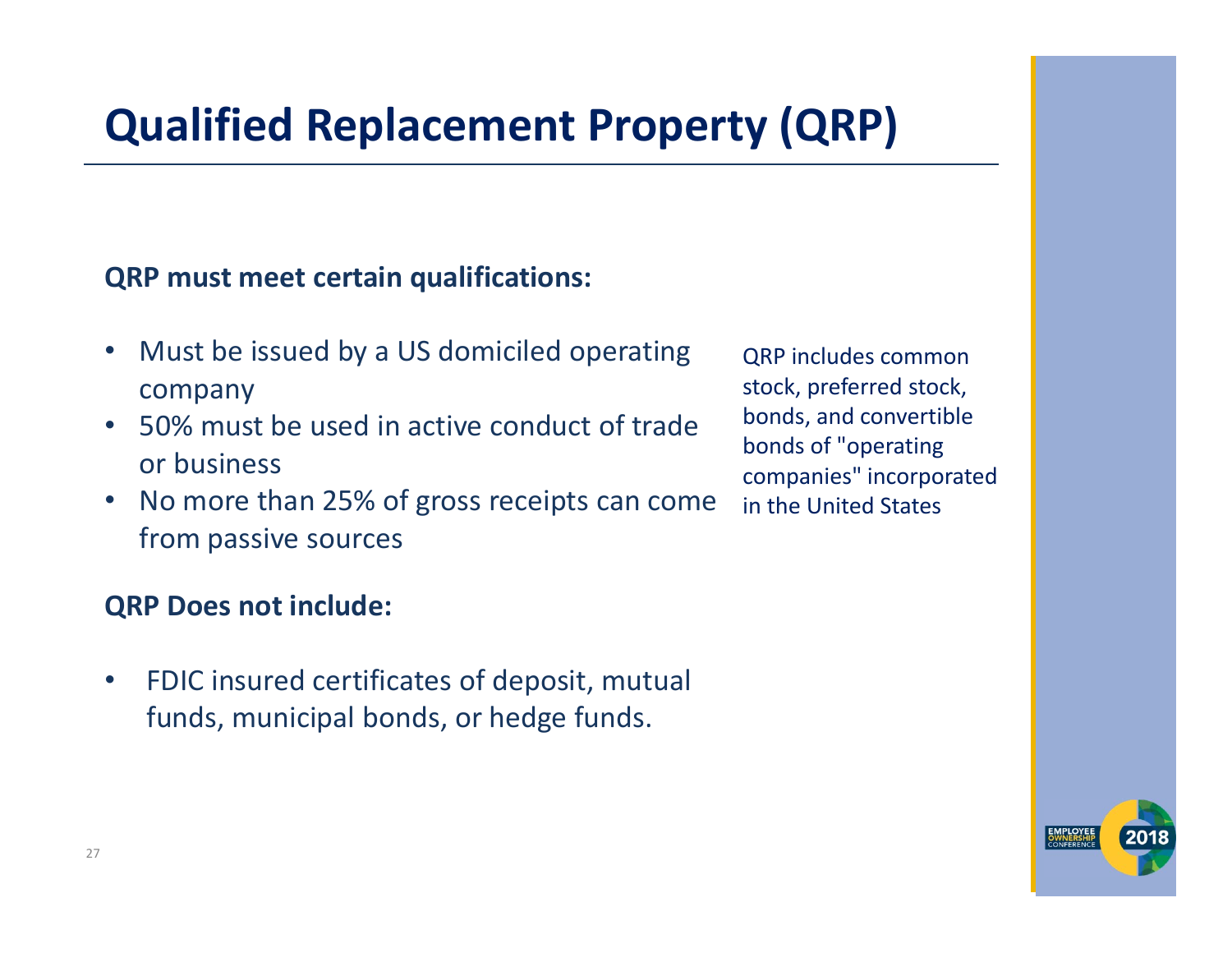# **Disposition of QRP**

#### **Before death**

- $\bullet$ Taxable event – voluntary or involuntary
- $\bullet$ Basis in stock sold to ESOP applies

#### **Upon Death**

- •Basis in QRP is stepped up
- •Capital gains tax on sale to ESOP is eliminated
- •Assets transferred to heirs and/or charitable endeavors

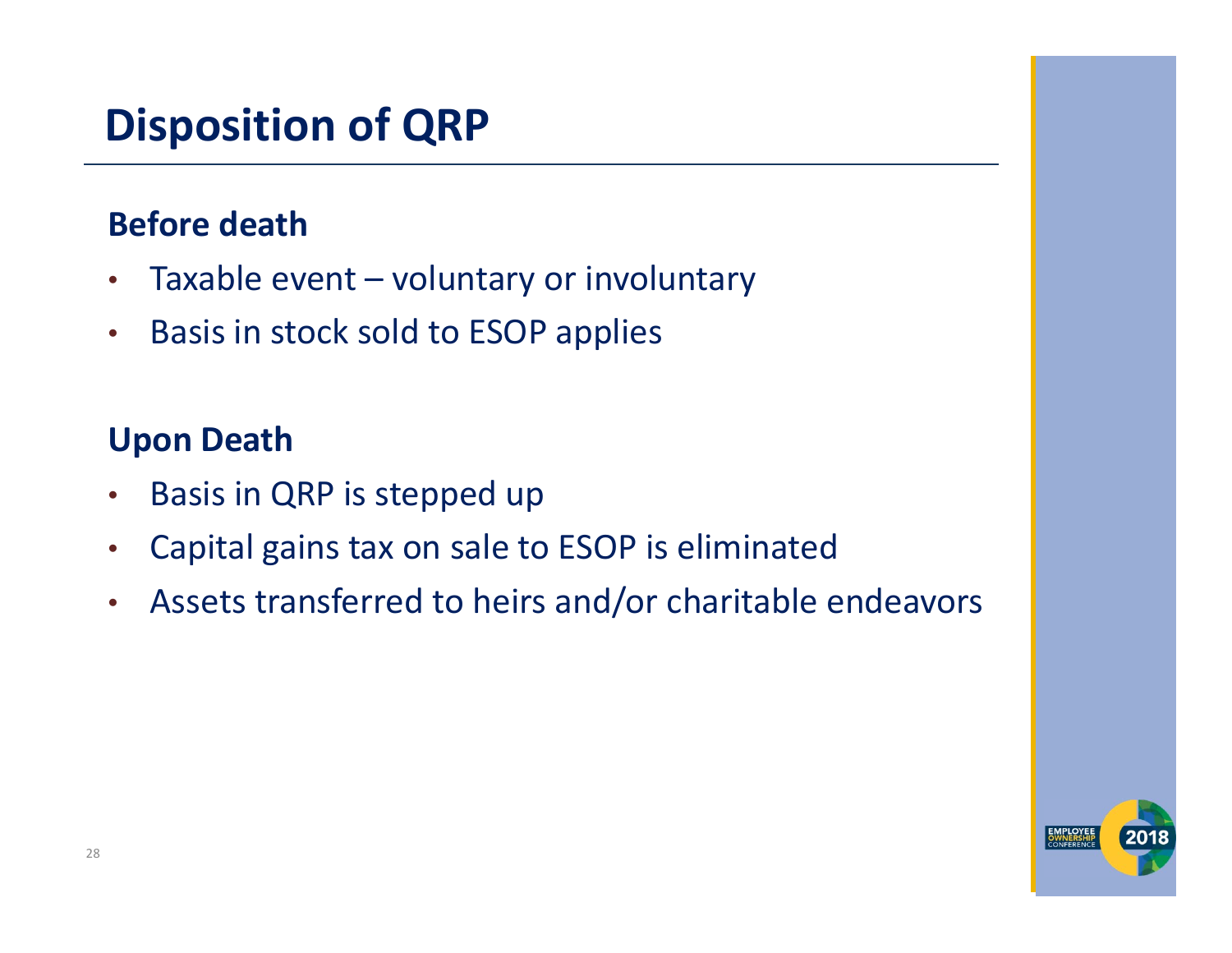**Tying it all together…**

Estate Planning examples using an ESOP

- Example #1 Owner sells directly to ESOP, elects 1042
- Example #2 Owner gifts shares to Family Limited Partnership (FLP), then FLP sells to ESOP elects 1042
- Example # 3 Owner gifts warrants to child shortly after ESOP Transaction
- Example # 4 Owner gifts part of Seller Debt shortly after ESOP Transaction

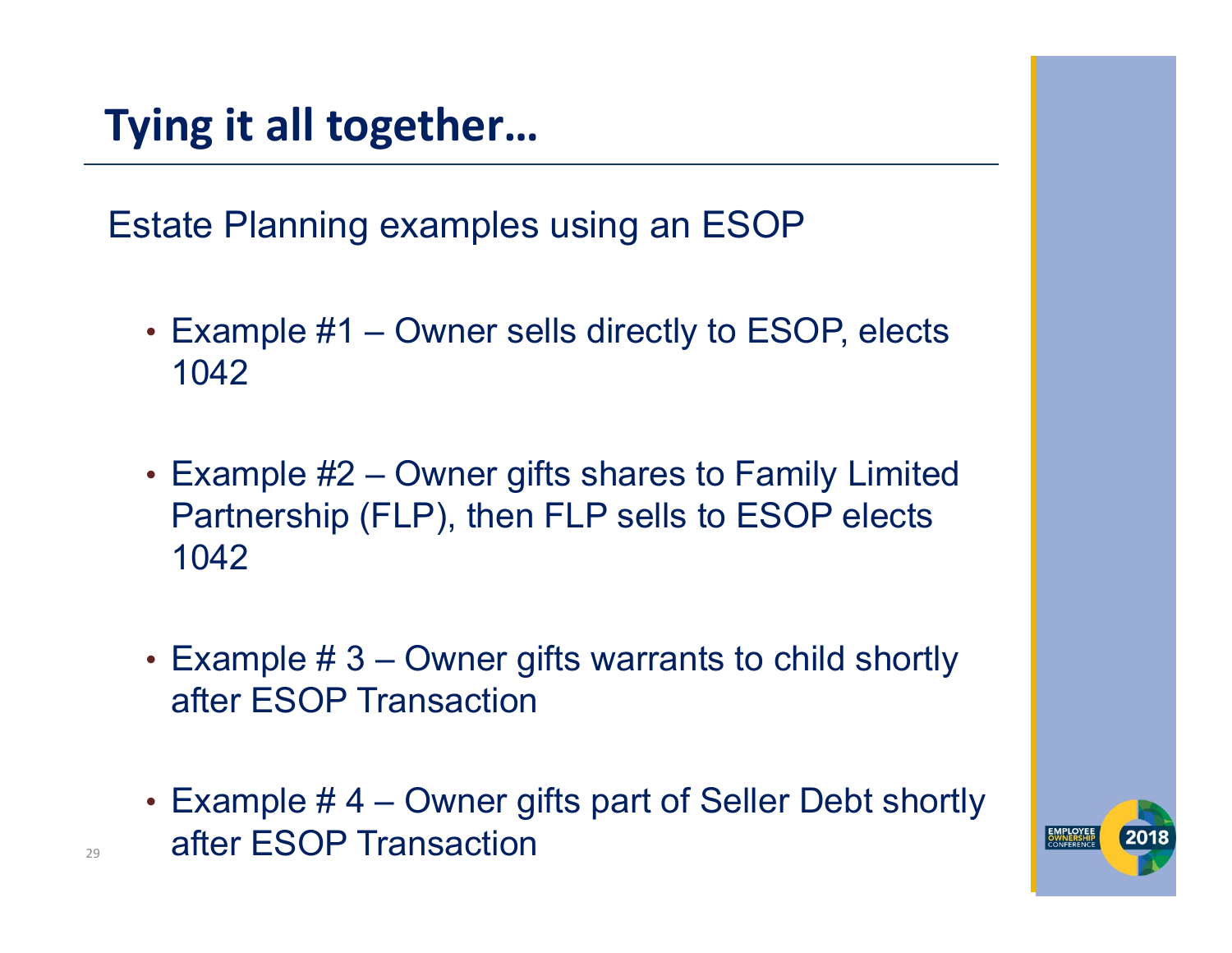#### **Example #1**

Owner sells 100,000 shares of OpCo stock to ESOP at \$100/share for total sale price of \$10,000,000 in cash

Owner's basis in OpCo stock was \$1,000,000 (\$10/share)

1042 Election is made and Owner timely buys QRP worth \$510,000,000

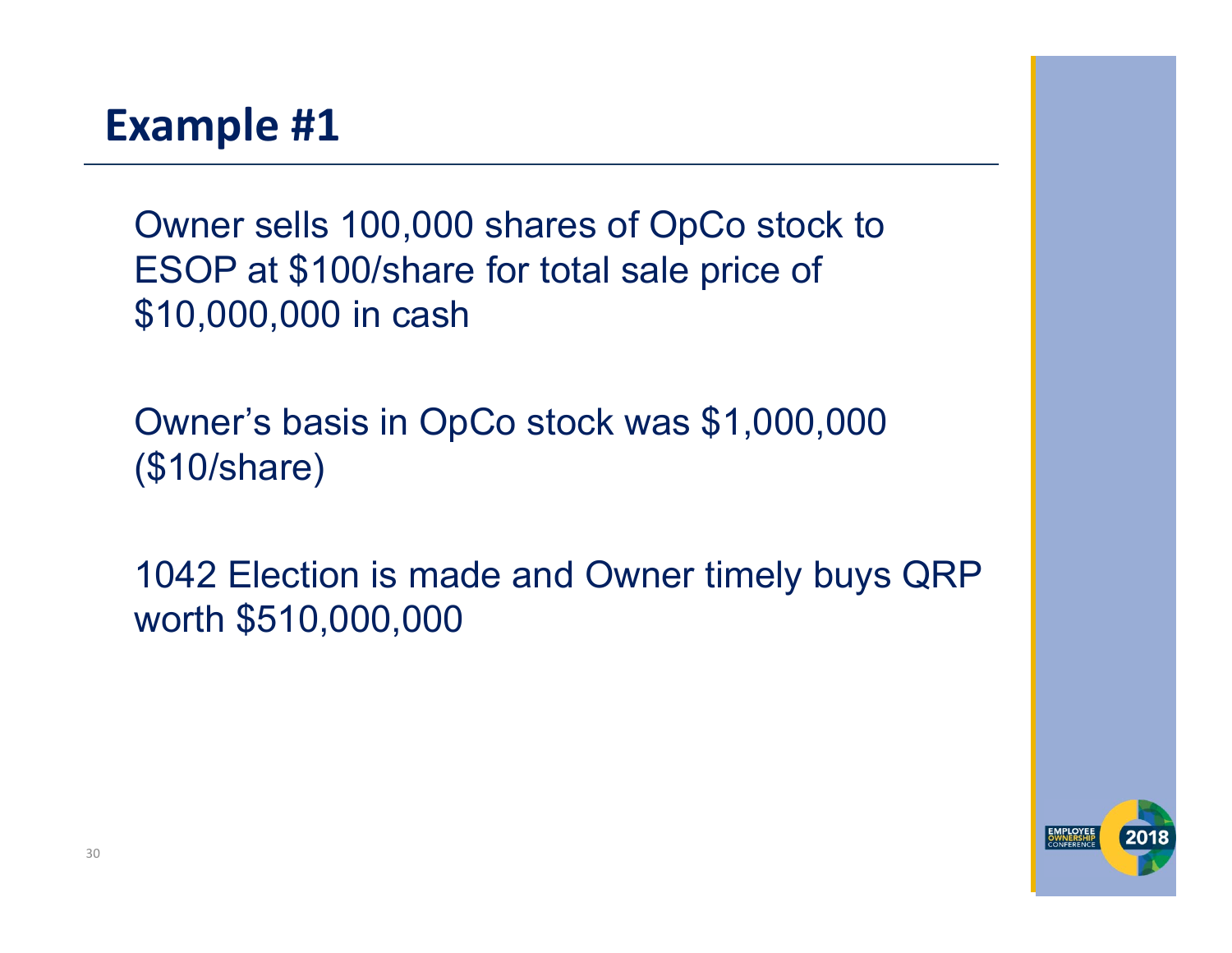Owner saves federal capital gains taxes of \$2,142,000 (\$9,000,000 x 23.8%)

Owner holds QRPs until he dies

During holding period, QRPs have increased in value to \$15,000,000 at time of Owner's death

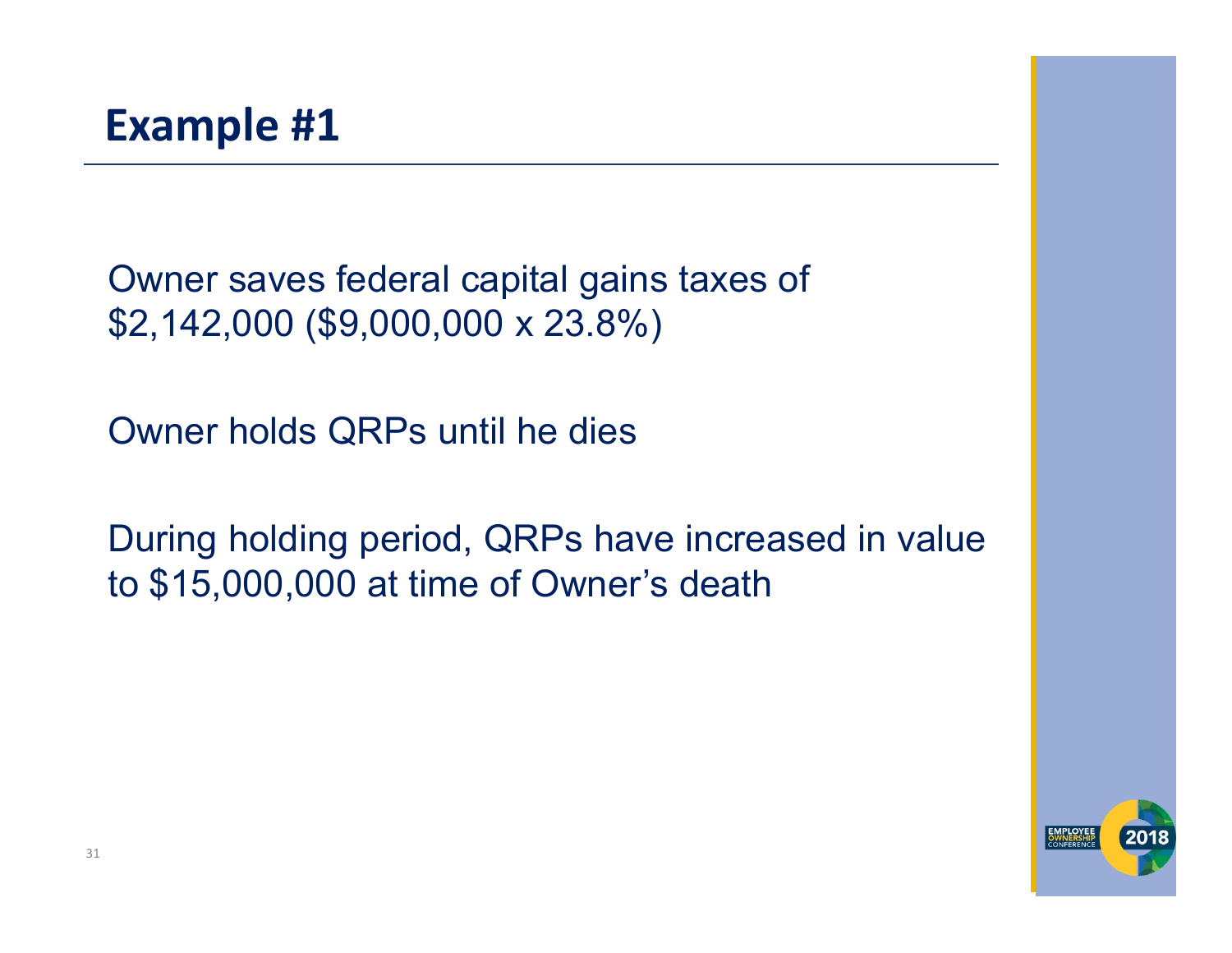#### **Example #1**

Owner's estate gets step-up in basis of QRPs to \$15,000,000 and all-together saves \$3.33M of federal capital gains (\$14,000,000 x 23.8%)

Therefore, if beneficiaries of Owner's estate divest (sell) the QRP, they would only be taxed on any increase or decrease in value of the QRPs from the time of Owner's death (assuming they avoid state inheritance taxes)

Depending on the value of the other assets in Owner's estate, and assuming Owner was married in order to double the estate exemption, Owner's entire estate could also escape estate taxes

• (2 x \$11.18M estate exemption = \$22.36M > \$8M QRP)

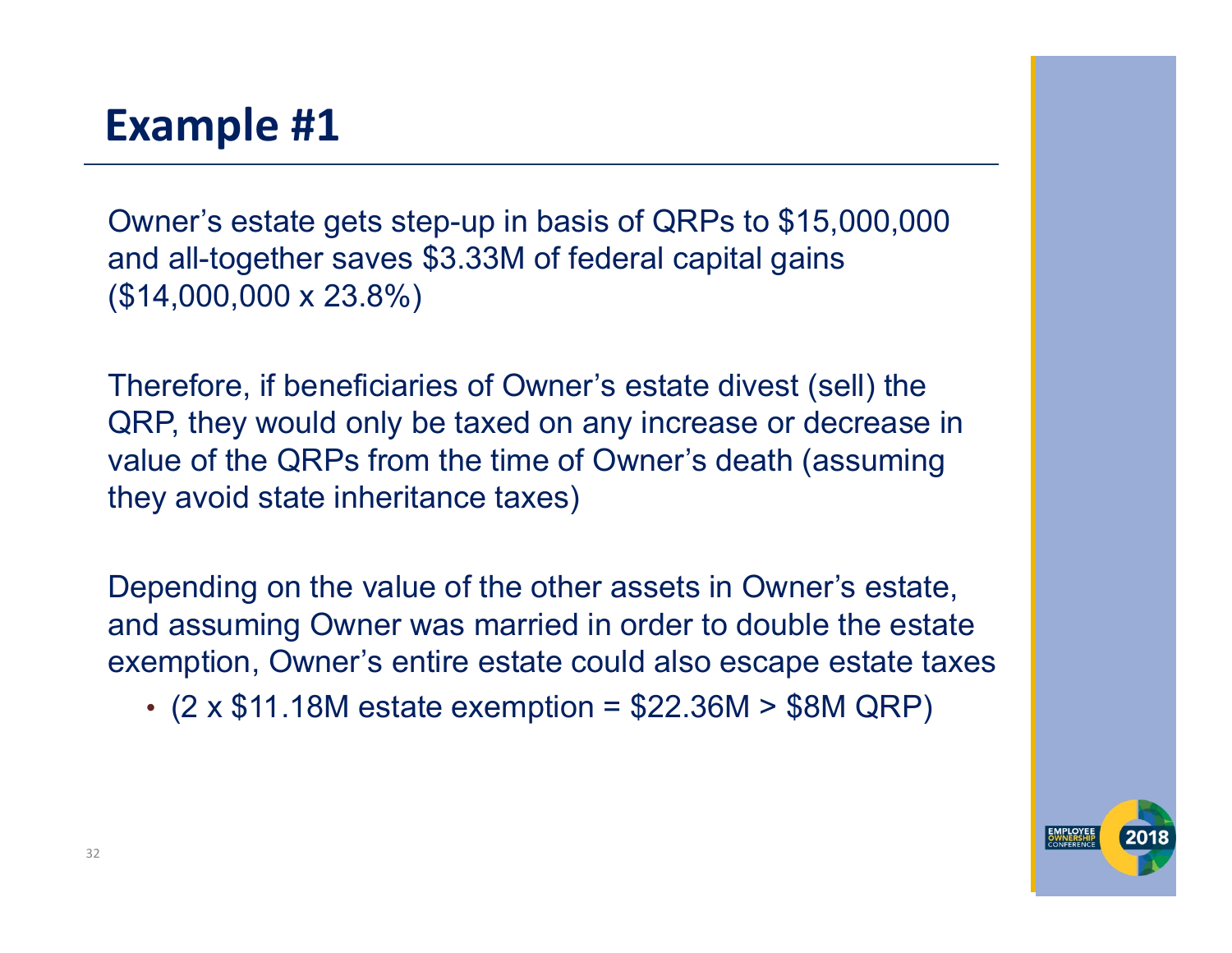What if OpCo shares are worth more than \$25M?

Owner contributes 100,000 shares of OpCo stock to FLP (basis of \$100/share or \$10,000,000), and Owner takes partnership interests

Some time later (usually when Owner retires), FLP sells 100,000 shares of OpCo stock directly to ESOP for \$250/share, or \$25,000,000, in cash

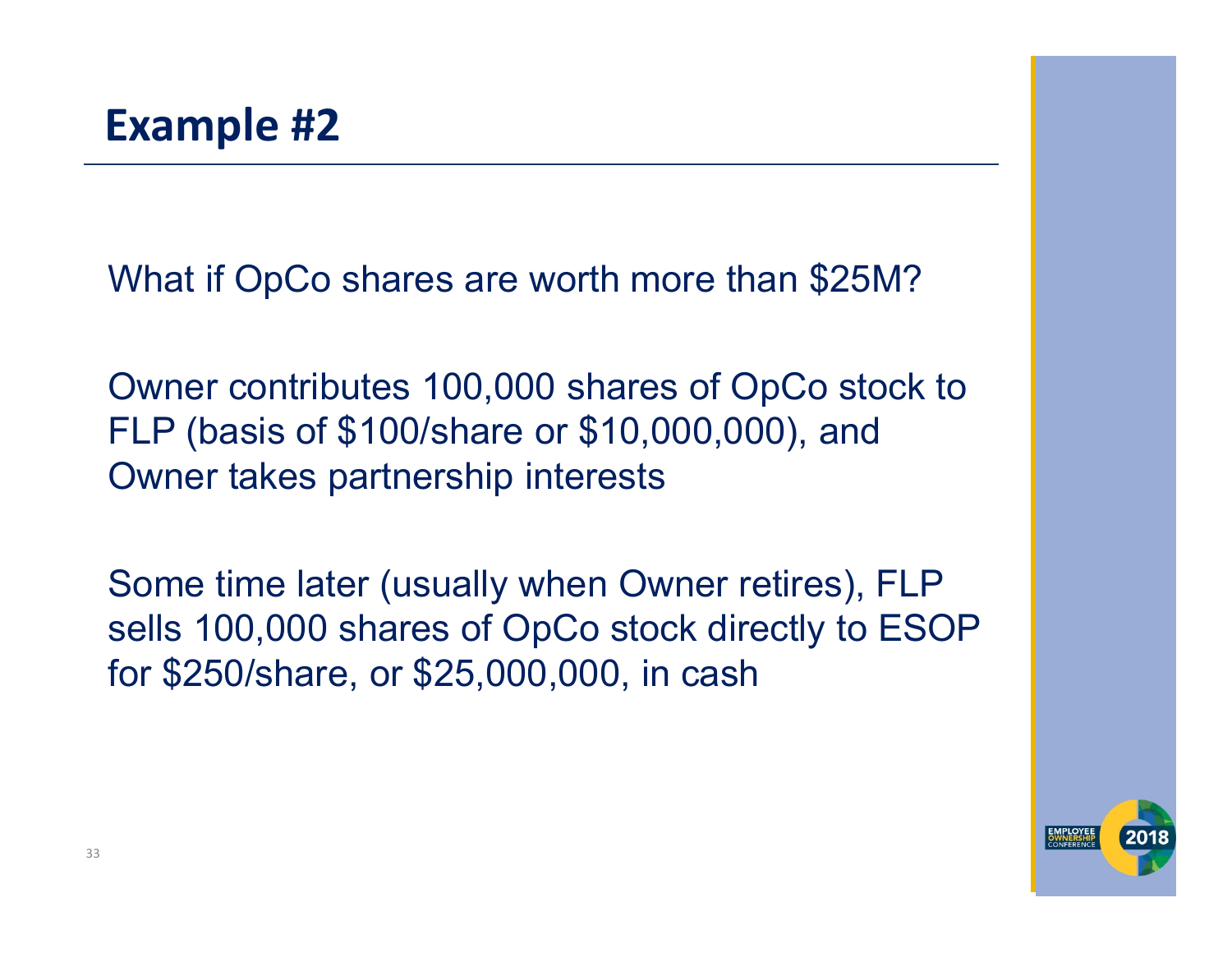FLP uses cash proceeds to purchase \$25M worth of QRPs and elects § 1042 gain rollover and saves \$3,570,000 (\$15M x 23.8%) in capital gains taxes

Over time, Owner gifts FLP interests to beneficiaries

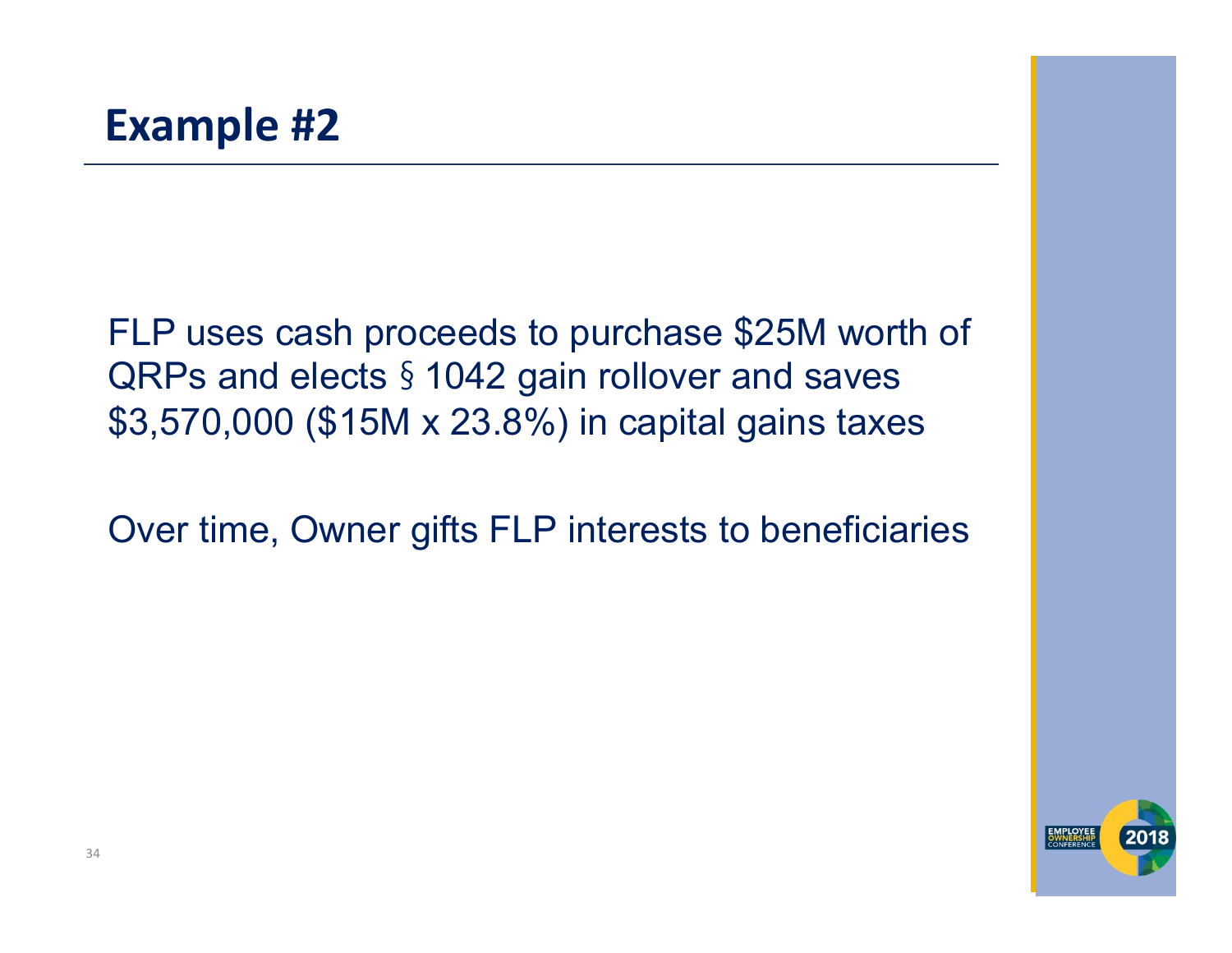At time of Owner's death, QRPs increased in value to \$30,000,000—the new stepped up basis

- •• The FLP would save ~\$4.76M in capital gains taxes (\$20M x 23.8%)
- Due to the gifting of FLP interests to beneficiaries and proper application of valuation discounts, the value of the FLP interests remaining in Owner's estate would be reduced
- This would decrease the amount of any estate taxes due or, even, take it below the estate tax exemption (\$22.36M for 2018)

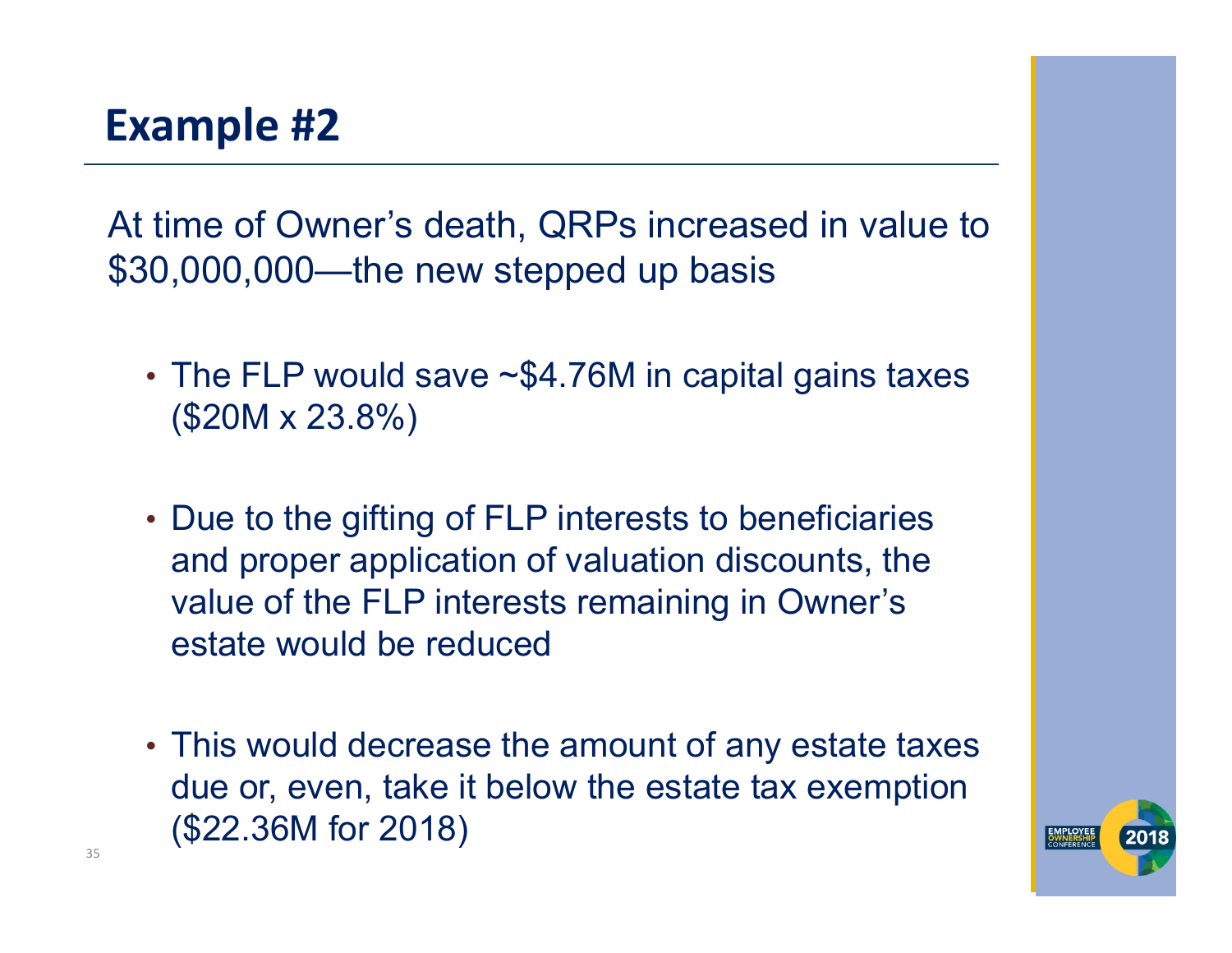#### **Example #2**

Can also be used in conjunction with charitable contribution (direct to charity or through charitable remainder unitrust) that then sells to ESOP

- $\bullet$ Helps when Seller has charitable intentions;
- $\bullet$  It allows Seller's family members still working at the company to participate in the ESOP when they would otherwise be precluded if 100% § 1042 sale to ESOP by Sellers; or
- $\bullet$  Helps to decrease value of assets in the estate (and a deduction) on the frontend prior to the sale to the ESOP

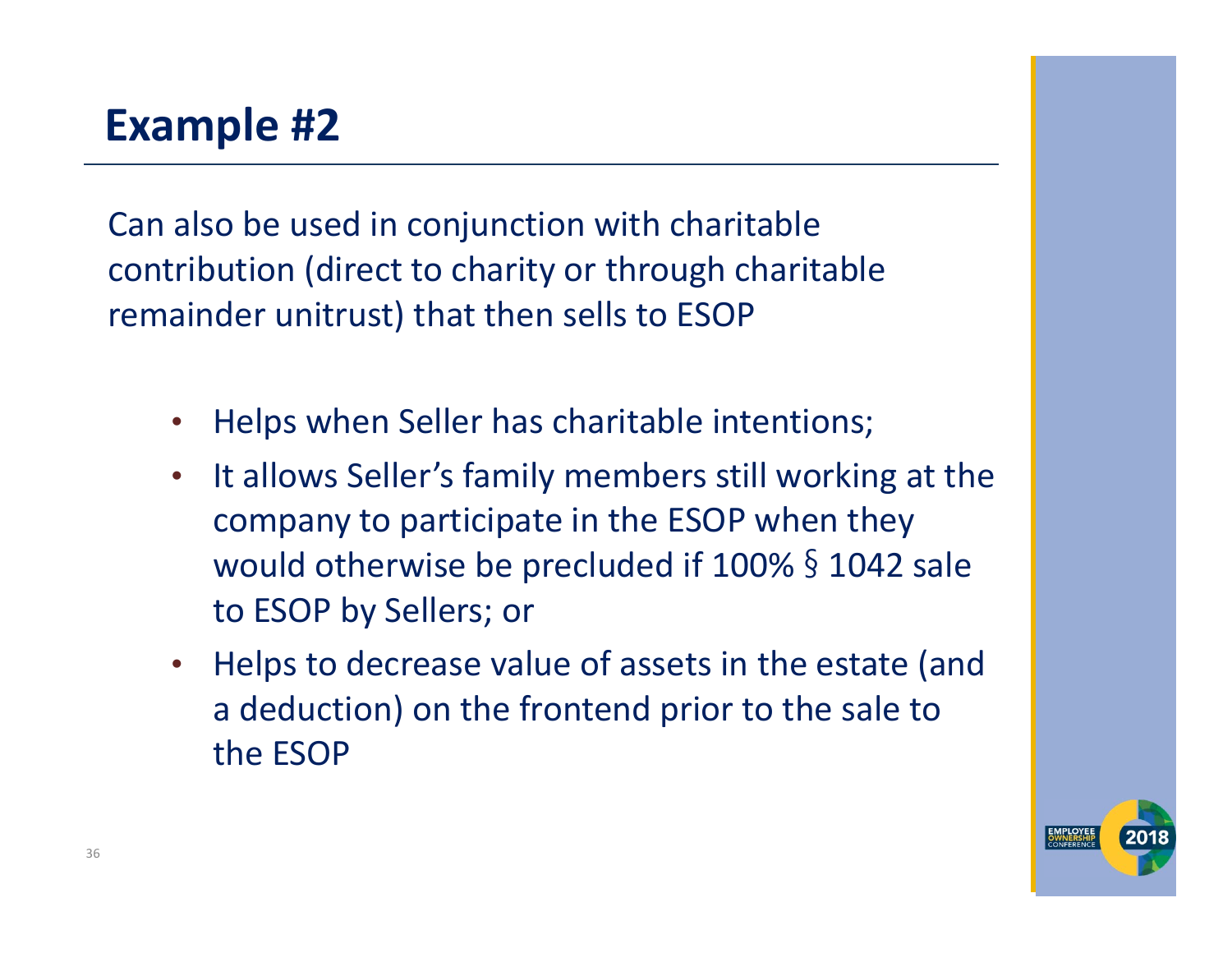Owner recently sold all of his stock in privately held company to ESOP for \$30 million

Owner received \$10 million in cash and \$20 million of seller notes with warrants to acquire 25% of the company

Immediately following the ESOP transaction, the warrants have a fair market value of \$1 million

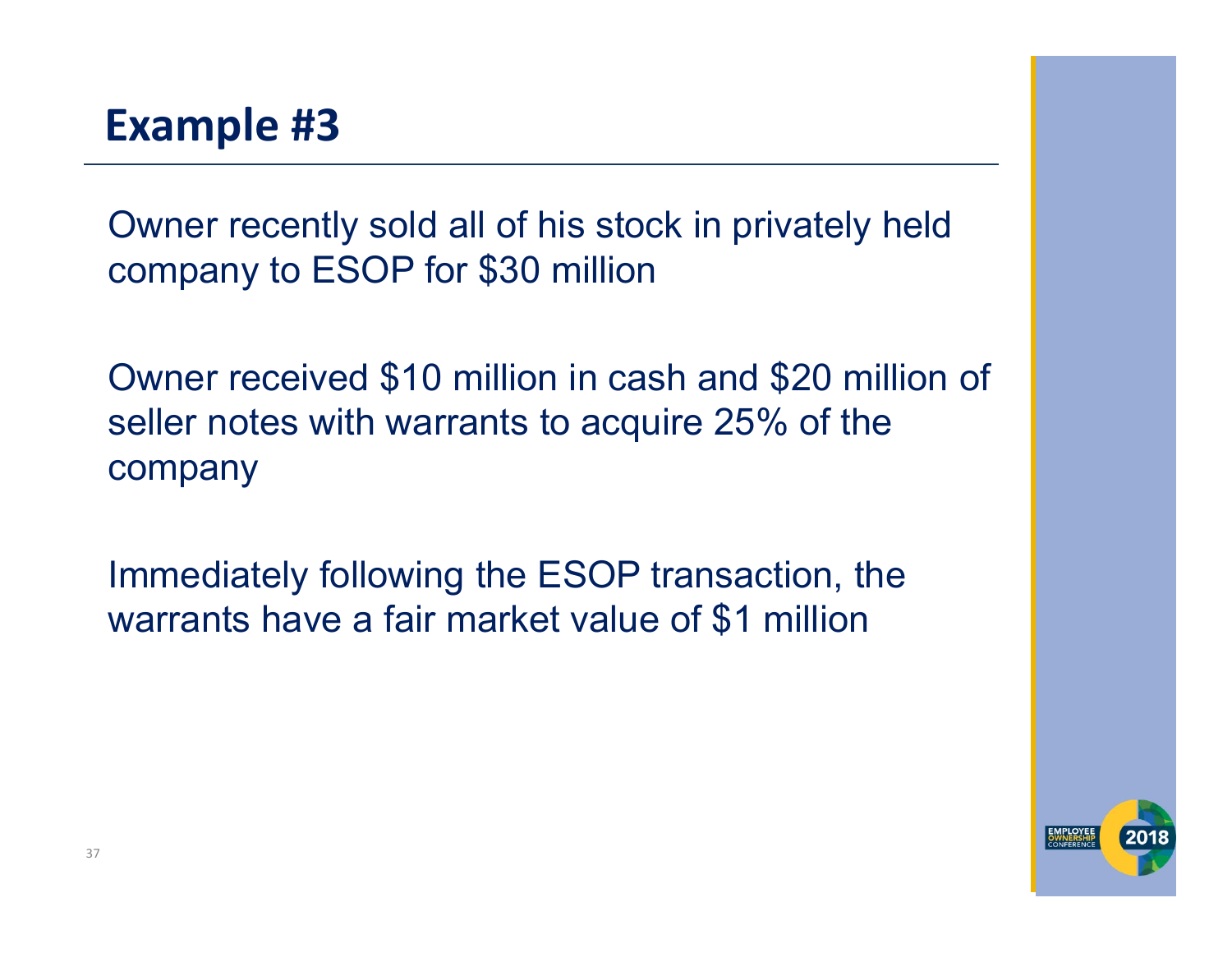Owner gift all of the warrants to child and uses \$1 million of Unified Credit

Company repays all debt and grows business value to \$35 million after eight years.

Warrants are redeemed by company for \$8 million

Owner has passed \$8 million to next generation and saved potentially \$3.2 million in estate taxes

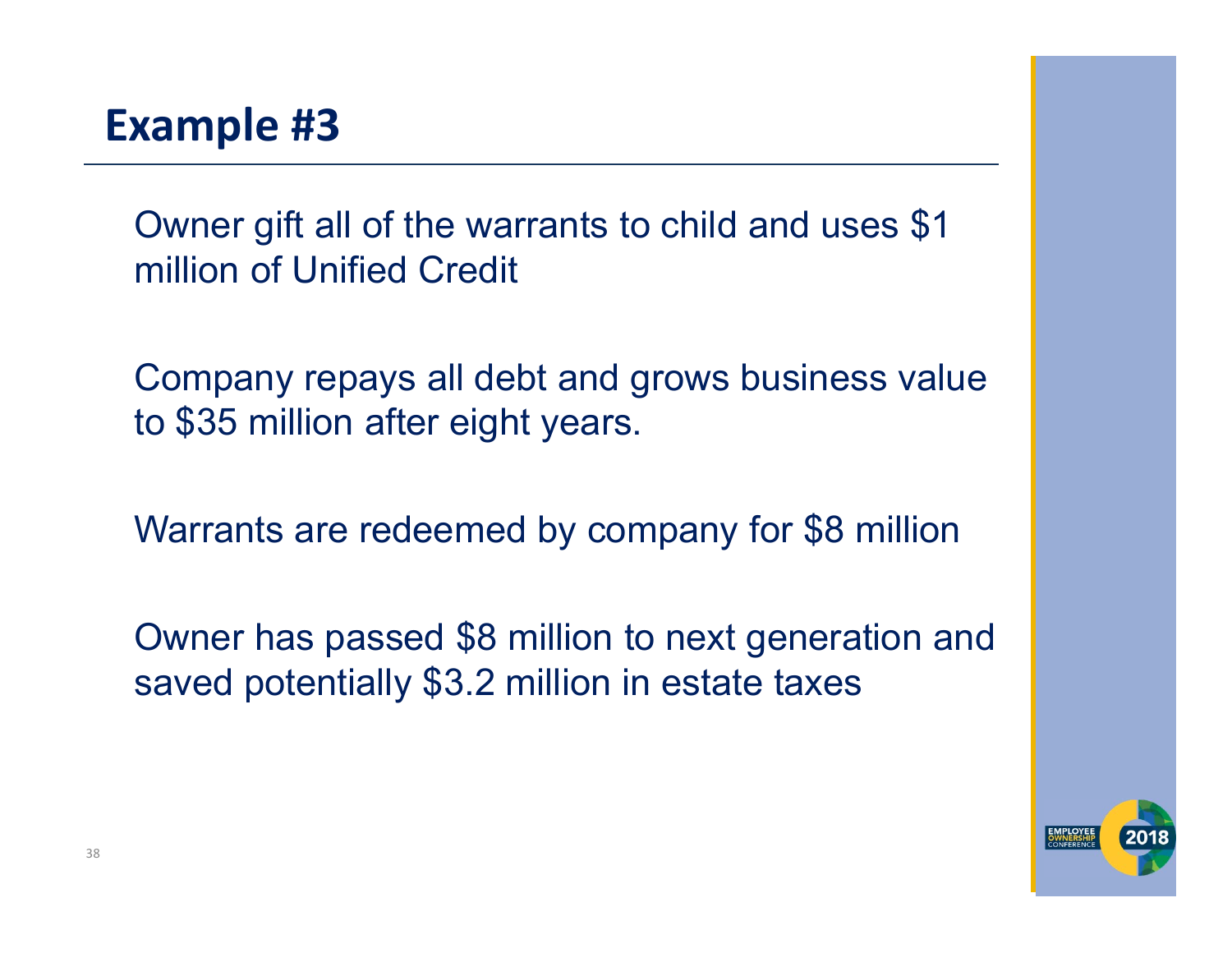Owner recently sold all of his stock in privately held company to ESOP for \$30 million

Owner received \$10 million in cash and \$20 million of seller notes (with a 2% interest rate) with warrants to acquire 25% of the company

Immediately following the ESOP transaction, the seller notes have a fair market value of \$8 million – due to below market interest rate

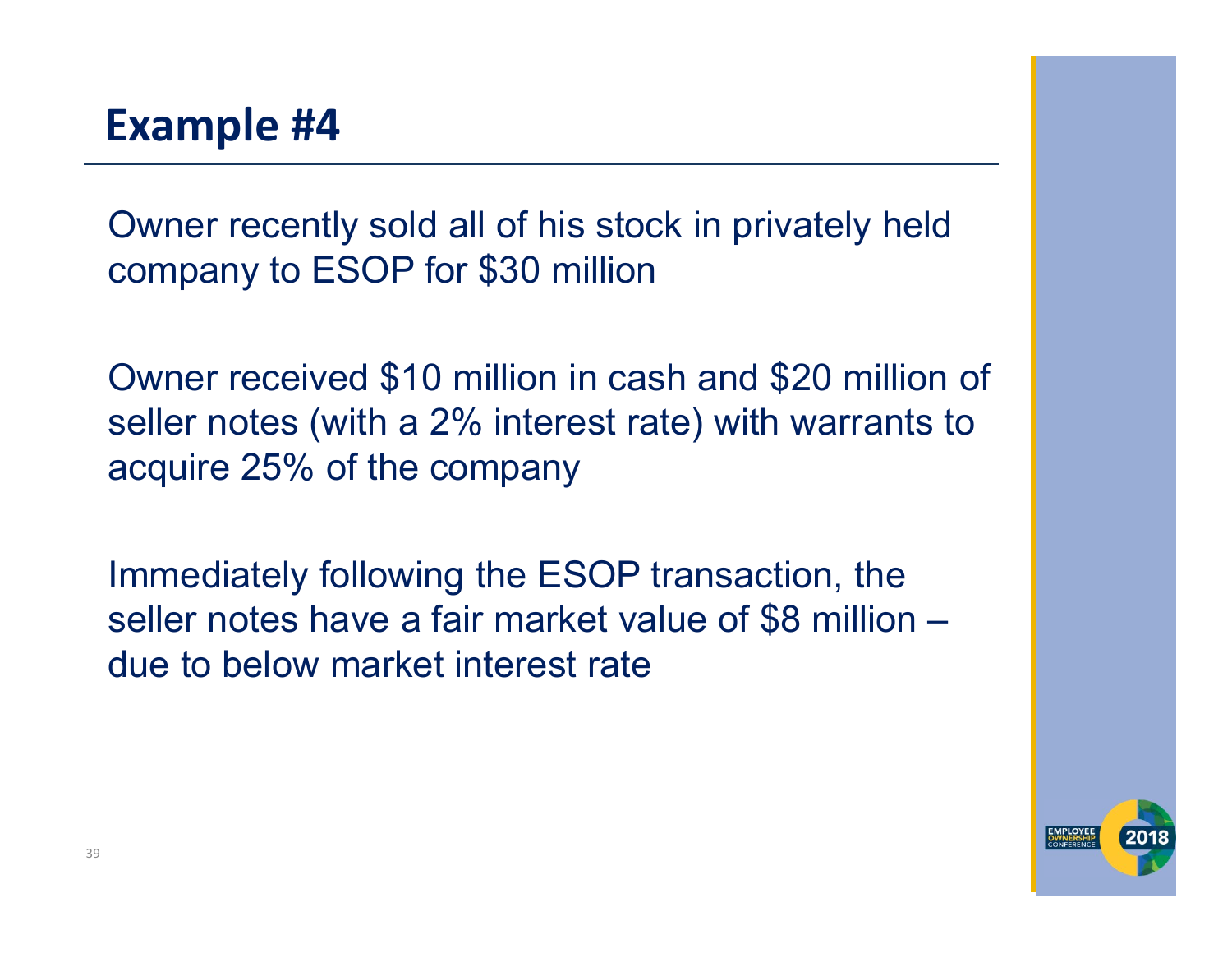40

Owner gifts all of the warrants to child and uses \$5 million of Unified Credit and gifts seller notes with a face value of \$12 million to child

Company pays 2% interest annually on seller notes and outstanding principal on tenth anniversary of ESOP transaction.

Owner has transferred \$2.4 million of interest payments and \$12 million of principal payments to child

Owner has saved potentially \$5.8 million in estate taxes

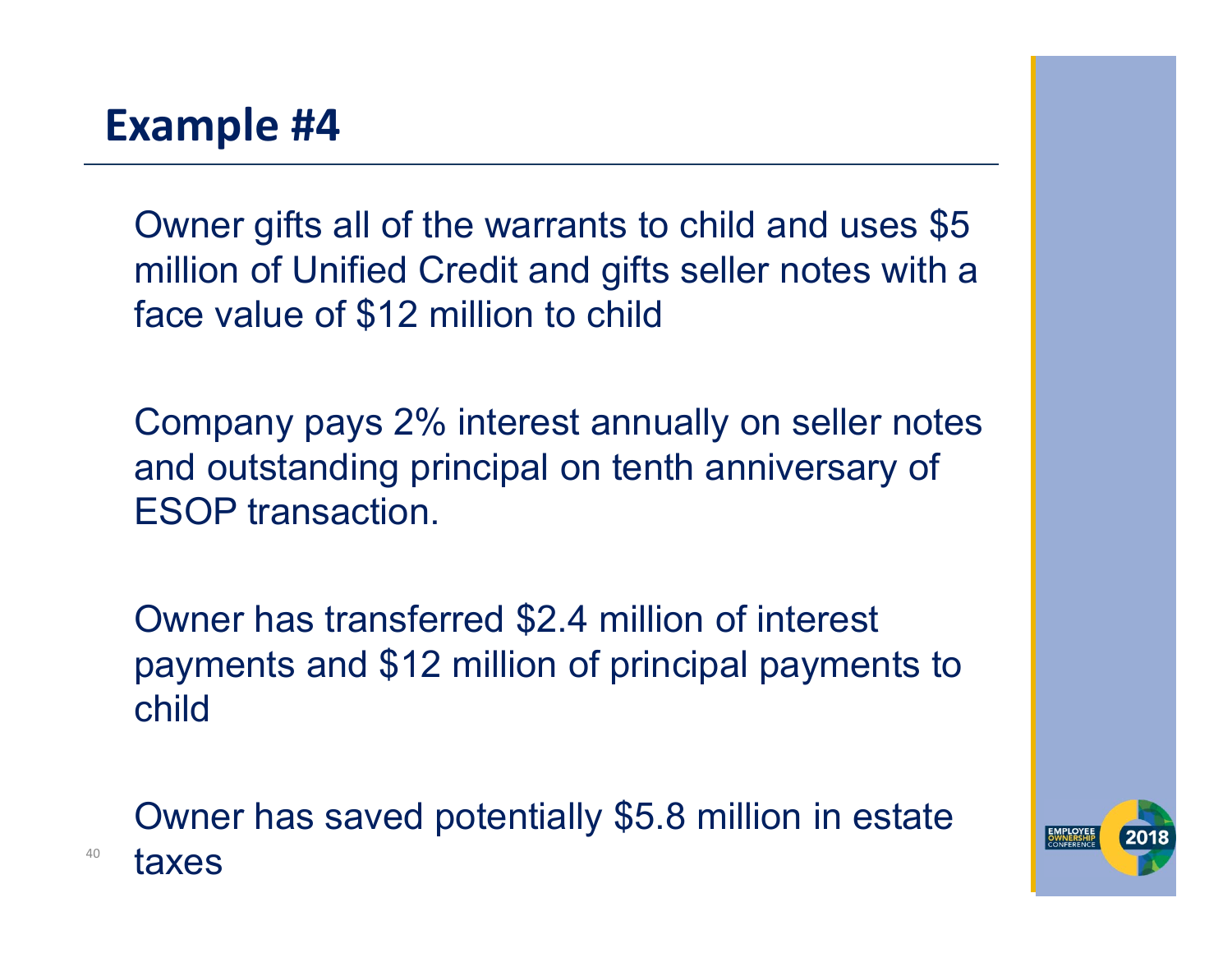#### Please fill out your evaluation for this session

#### You can find it in the Conference App or ask for a paper version